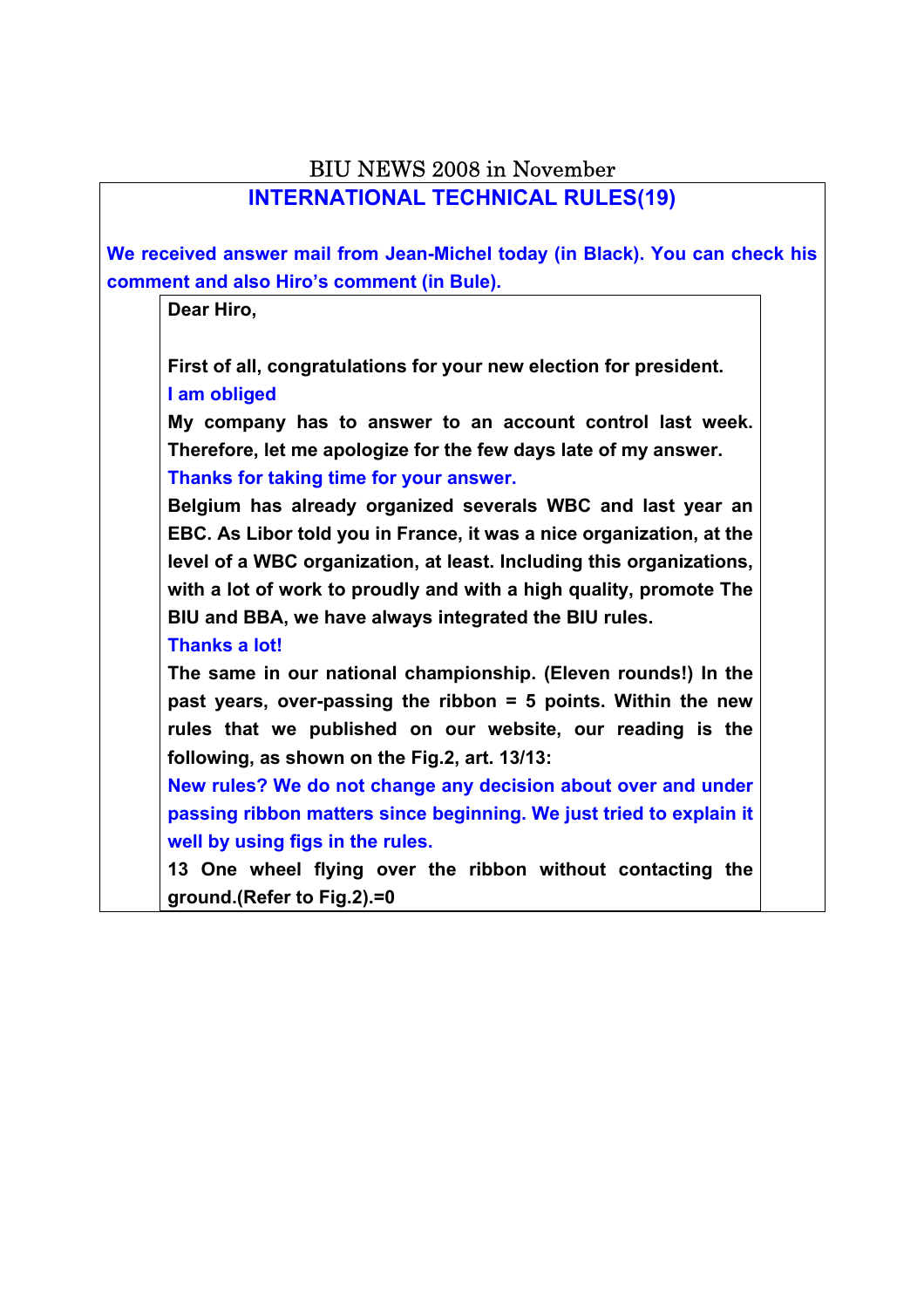

**We considered that both foot must be on the pedals, as shown on the fig.2.** 

**The fig.2 is a sample explaining only a case of over-passing a ribbon with one wheel. Nothing else. The sentence does not talk about footing at all there. It tells about the limit of over-passing and when the rider gets 5 points by that. That ia not included about footing.** 

**During the jury meeting, Brian exposed to all the ribbon problem. So we refer to the rules. It was decided to punch five for this matter, for every driver, because off this was not clear to all.** 

**With your though, we have to write everything in the rules. And if not written about something, observer can give the penalty by their own thought for that. That is wrong! If the matter was not written in the rules, you cannot give any penalty to riders. That is main concept to understand rules. We do not want rules book became 1,000 pages or even more. The rules must be enough with details to not make confuse but the same time, it should be as simple as can be.** 

**It was also decided that Brian will ask you explanations about the ribbon problem. That's what he did. You have taken a decision, nicely explained by a drawing. So now it's clear for everybody and it will be included like this in our rules.**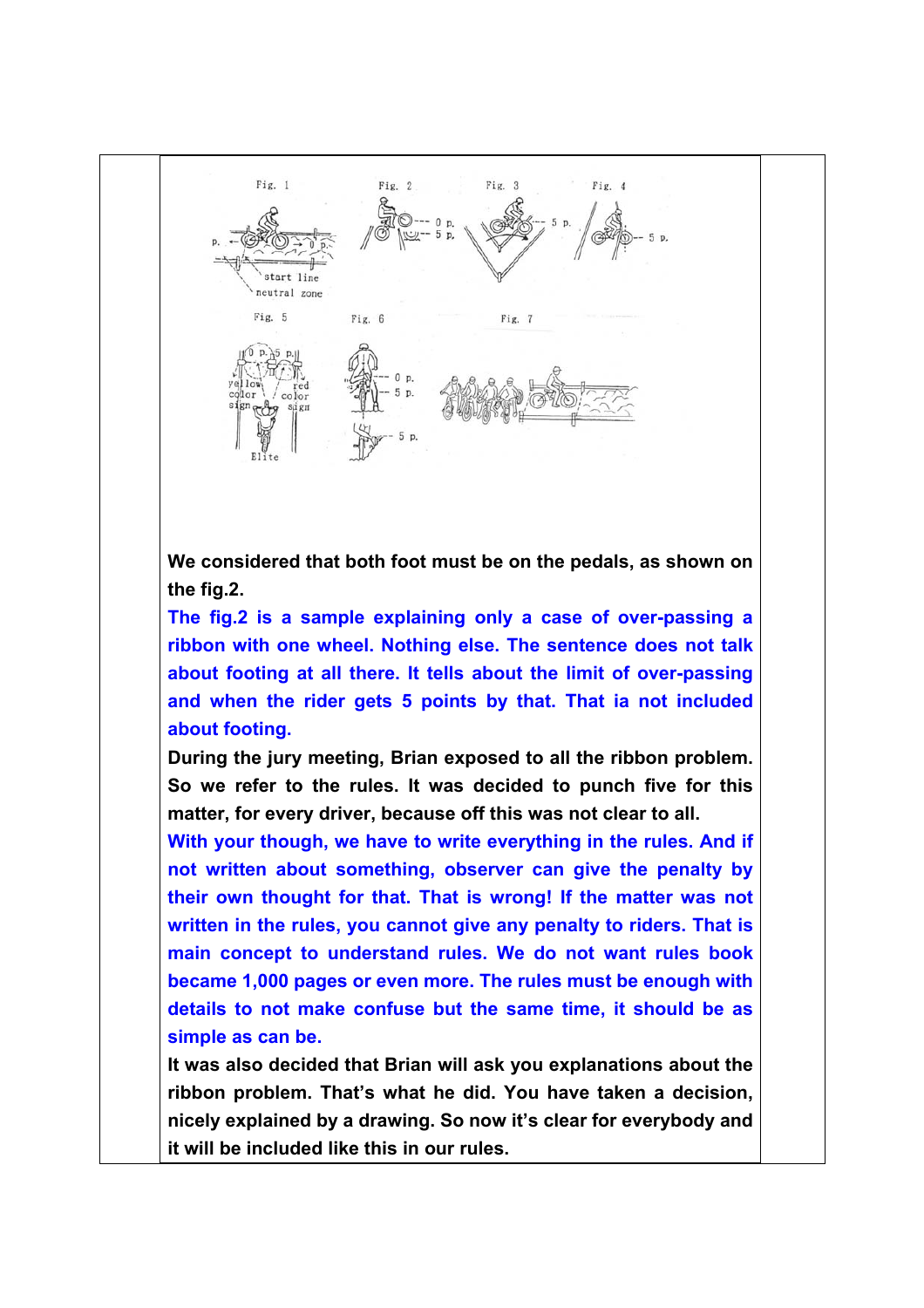**If you think it is necessary, we will add the fig. and modify the sentence of Art 13/13 from next year. We would like that the followings rules will be respected in the futures WBC: 16 Under-passing the vertical line of the ribbon with the wheel axle. (Refer to Fig.4). 5 17 Both the front and rear wheel axles must pass between the color signs, the ribbon and the stakes. 13/17 is important rule. Now we start discussing this part with Marius. If i can help you with a discussion with UCI, trough Kenny Bealey, for having WBC in Europe in 2010 with a plenty off riders, don't hesitate, it's very important. Thanks. I want to wish to everyone to pass a nice Christmas and happy new year with a fully success in our loving sport. Same to you! For BBA (Belgian Biketrial Association), Jean-michel News No. 059 dated 26/11/2008 INTERNATIONAL TECHNICAL RULES(18) We received comments from Marius about the problem of "5 points by 1 wheel fly over the ribbon with a dab".** 

**Concerning the picture:**

**It's clear in the rules = 1 dab (because wheel flying is 0 and a foot on the ground is 1, both described in the rules); BUT, the picture will be very useful i the rules!**

**Thanks**

**Màrius** 

**Below is a comment about B-2 "Confirm the penalty points when the line**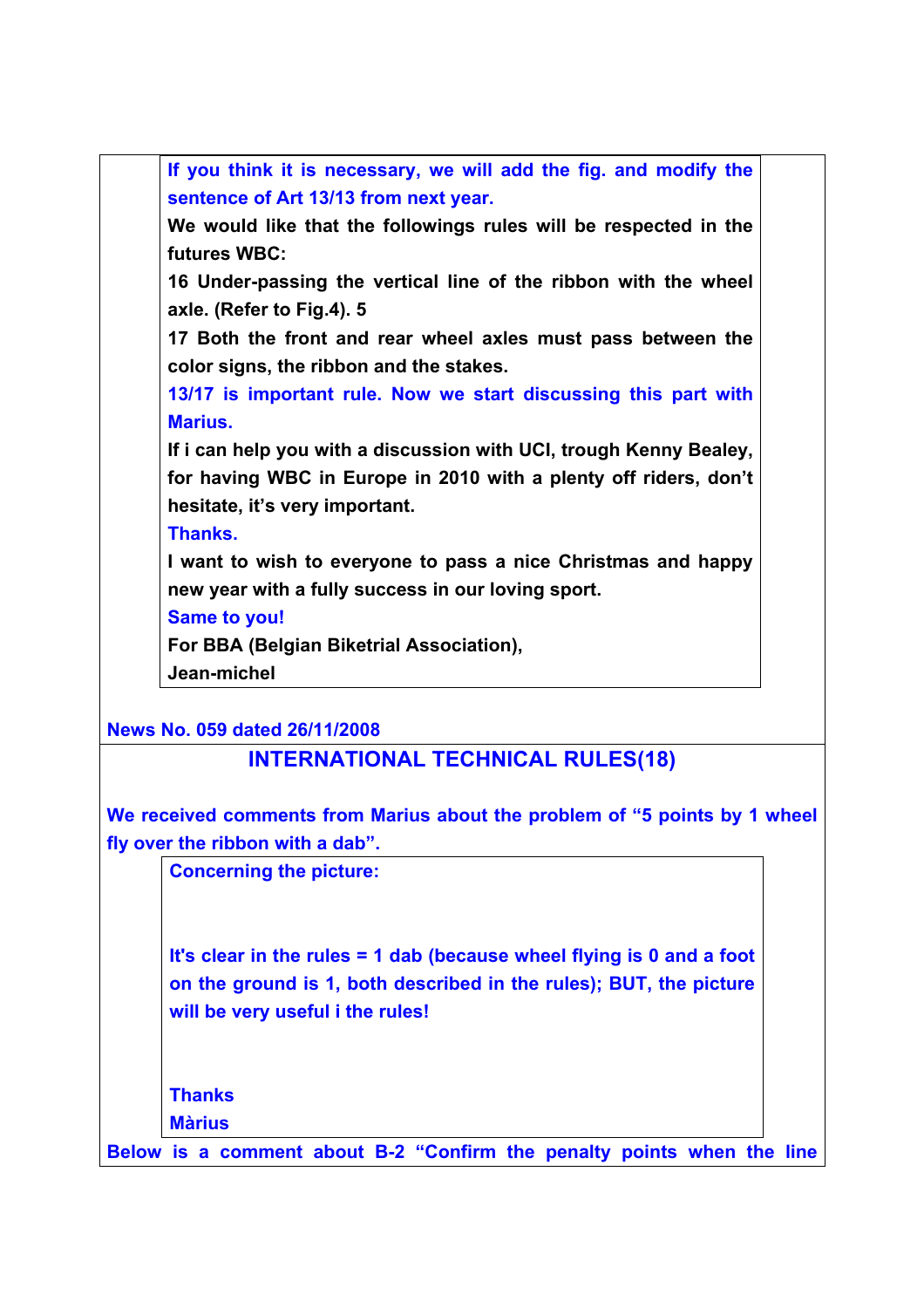**between the front and the rear wheels cross over a stake or a ribbon or a color sign inside the section".** 

**It's 5. Picture num. Figure 2 will be very useful in the rules.**

**Màrius**

**So you think it is 5. But where in the rules?** 

**Sincerely yours,** 

**Hiro** 

**Look at this.**

#### **ITR ART. 13 PENALIZATION 16.:**

color

sign

**Underpassing the vertical line of the ribbon with the wheel axle. (Refer to Fig.4).** 



D

 $\overline{D}$ 

**Màrius**

**Yes it is 100% 5 points. But it is a case of Under-passing. The case in the subject is completely different. The bike is still in the section. And the front wheel has passed the stake (A) and the ribbon (B) already. As it written in the rules 13/17, Both the front and rear wheel axles must pass between the color signs, the**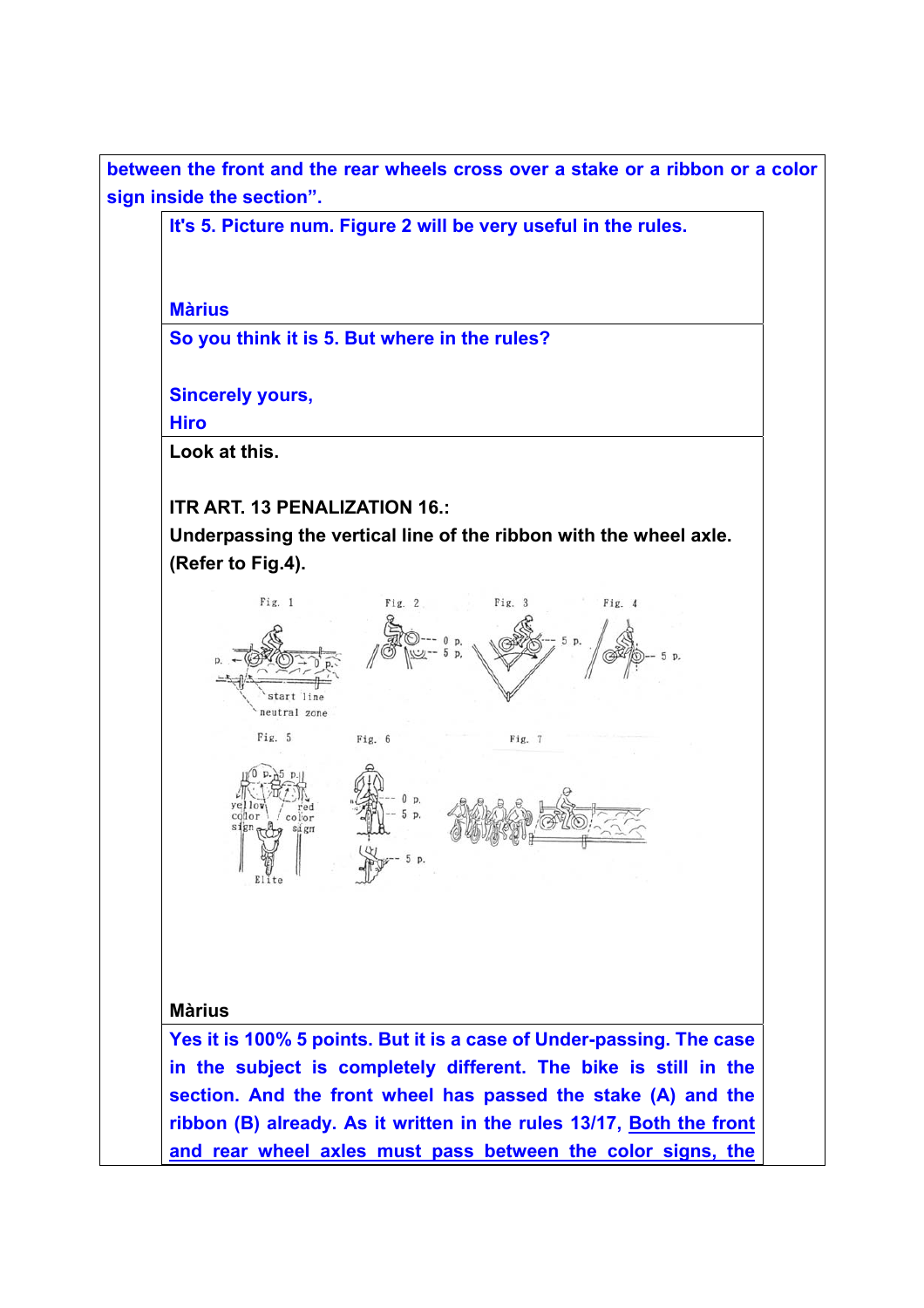**ribbon and the stakes. But The sentence of "observer in the section explained to the rider that the ribbon is a wall and the bike cannot cross over it" is not written in the rules.** 

**Sincerely yours, Hiro** 

#### **News No. 058 dated 26/11/2008**

#### **INTERNATIONAL TECHNICAL RULES(17)**

**About "5 points by 1 wheel fly over the ribbon with a dab", Brian wrote in his mail that "Nothing was seen in the rules to determine the correct penalty for this case" (refer to his mail below in square). If it is not written in the rules, and nothing was against the rules, observers cannot give any penalty points to any riders. It is very clear. From BIU side, there is nothing more to explain about it (see the comment of Hiro in the below square). We asked opinion and Belgium rules to Jean-Michel by sending our mails 3 times already (on 18, 20 & 24/Nov.) but still no answer from him. (Jean-Michel, send your comment please) If it in their rules, it is wrong and they must change it. According to the request from Brian, We can insert below figure in the rules from the next year. Do you agree it?** 



**Dear Hiro**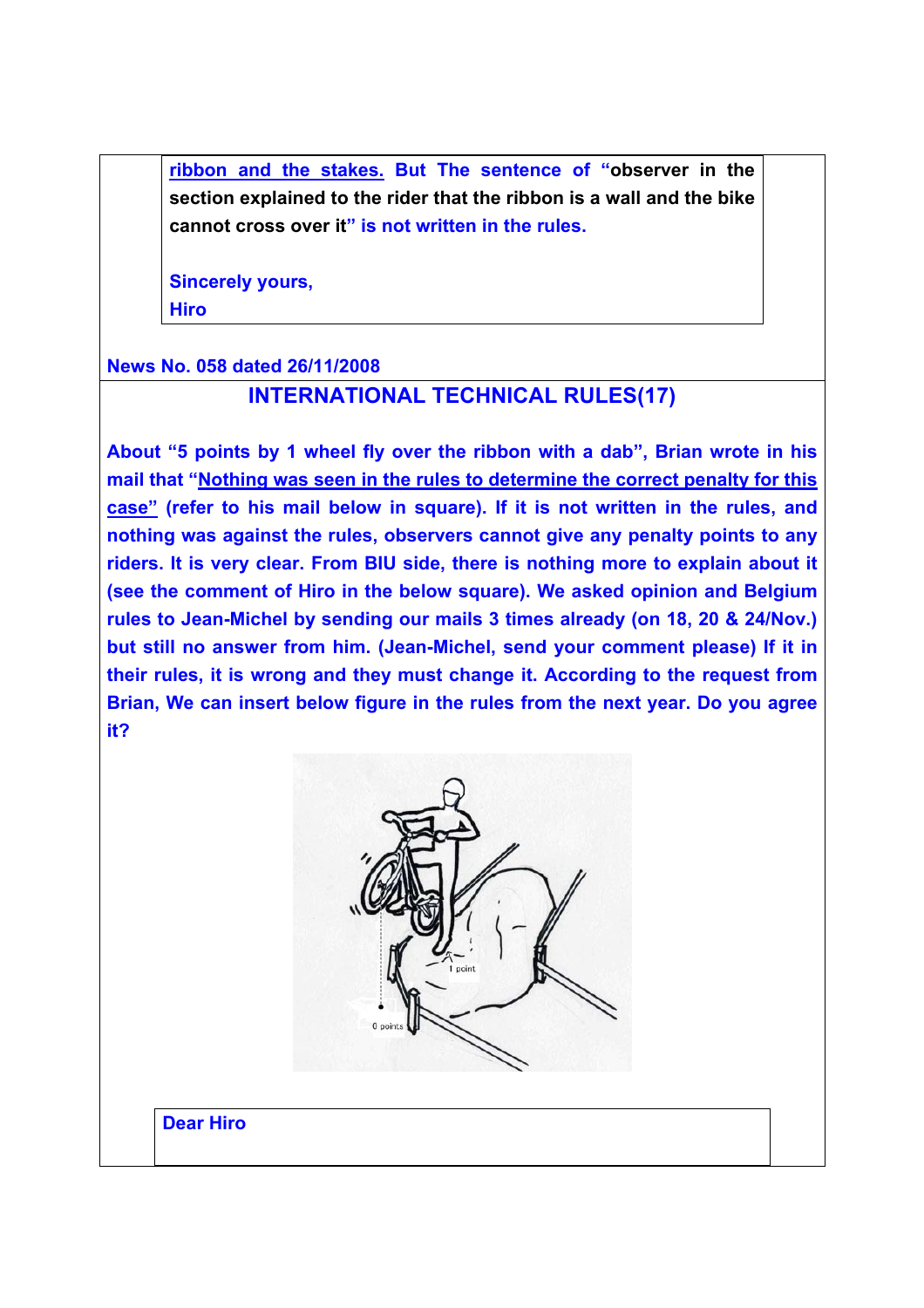**I think that there is one particular rule which should be made clear. Do you remember that I asked your opinion on an observation problem which arose at the European Championship in Belgium in May this year. When a rider's front wheel passes over the ribbon (tape) in the air - the rear wheel and rider are in the section - it is 0 penalty. If the rider is with one foot on the ground, and the front wheel is in the air over the ribbon, in Belgium riders were penalised 5. However many people believe (including myself) feel this should be 1 point. Can this be made clear in the rules please.** 

**Brian Matthews.** 

**Dear Hiro** 

**I feel that I must continue with problem which arose at the European Championship 08 regarding the front wheel flying over the ribbon with 1 foot on the ground. At least two riders were given a 5 point penalty by EXPERIENCED observers. The issue was discussed by the Jury following the event, and the host Country explained that a "5" was always awarded nationally. The rules were referred to by the Jury and the complete European BikeTrial Union Committee including the President. Nothing was seen in the rules to determine the correct penalty for this case. It was agreed that it must be made clear to ALL Nations how this should be observed by inserting something in the rules. Once again I must make it clear that the host Nation observed the competition very well. The problem arises when a Nation interprets the rules in a different way to other Countries. Unless it is made clear by means of the rules, the same problem will occur when certain Countries host more International events.** 

#### **Regards**

**Brian Matthews.** 

**In the rules, one wheel can fly over the ribbon till it contacts outside of the section. In that case (report from Brian), the front wheel did not contact to the outside of the section. So 1 point by 1 dub is the all penalty he had to get. That is all. The situation is not against any**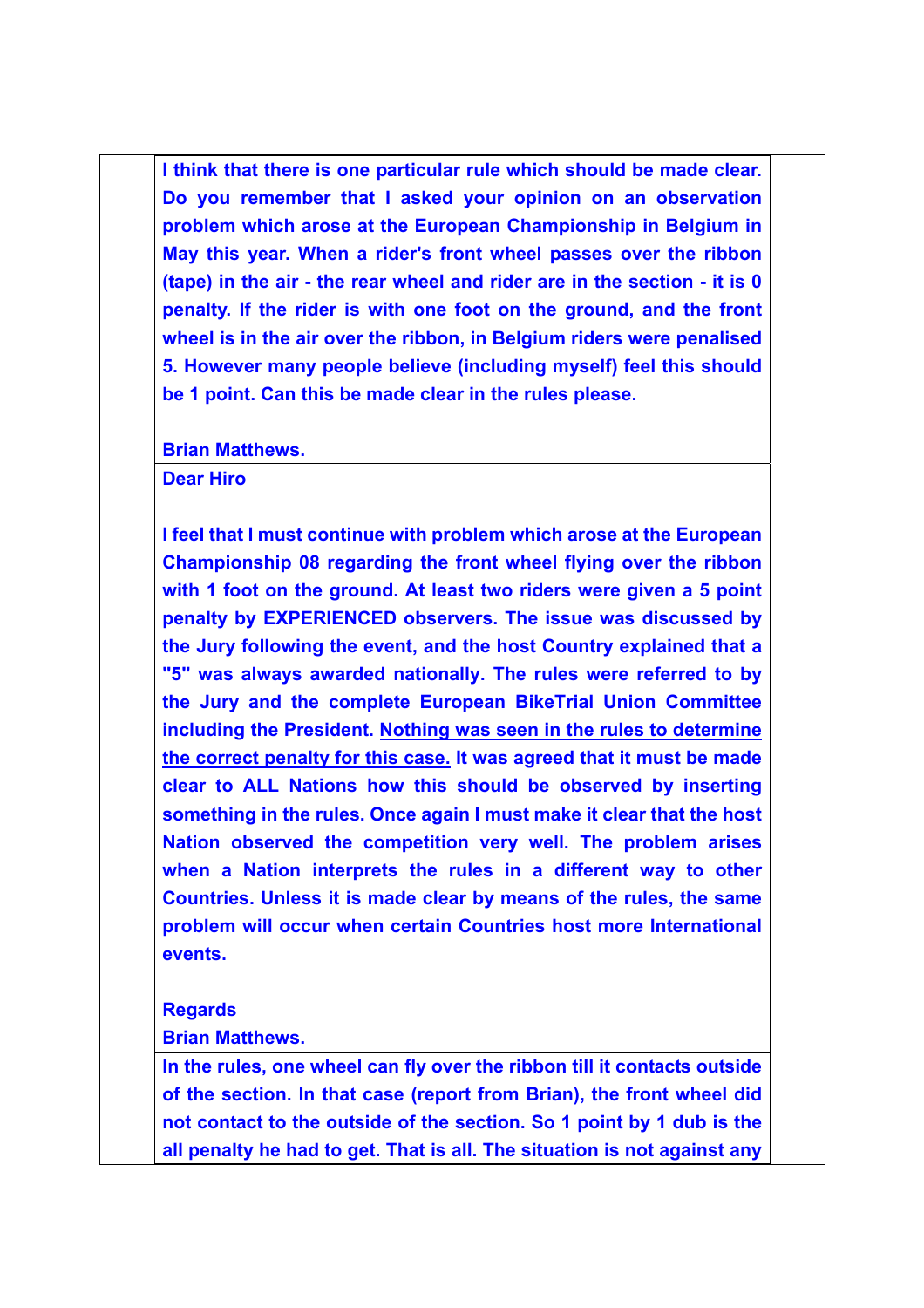**other rules. Like same as the police man cannot give a ticket to any driver if it is not in the traffic law. I do not think this is rules problem. It is very clear in the rules.** 

**Comment from Hiro as BIU** 

**News No. 057 dated 25/11/2008**

## **TV PROGRAMS IN CHINA**

**We got information about TV programs in China from Jason. Thanks!!!** 

**Dear Hiro** 

**2008 China Ping Tang World Biketrial Cup TV program:** 

**TV program 1 http://www.xbreaker.com/ArticleShow.asp?ArticleID=2280** 

**TV program 2 http://www.xbreaker.com/ArticleShow.asp?ArticleID=2279** 

**Later I will send you the DVD** 

**Best Regards** 

**Jason** 

### **News No. 056 dated 25/11/2008 INTERNATIONAL TECHNICAL RULES(16)**

Now we forward our discussion about the subject B-2. We already got 2 opinions about it from Sweden and Singapore as follows. Thanks for them.

B-2 "Confirm the penalty points when the line between the front and the rear wheels cross over a stake or a ribbon or a color sign inside the section."

SWEDEN: Needs to be cleared out

SINGAPORE: We think the rule now is very clear about this and we do not need to change this, But to make sure we have observers with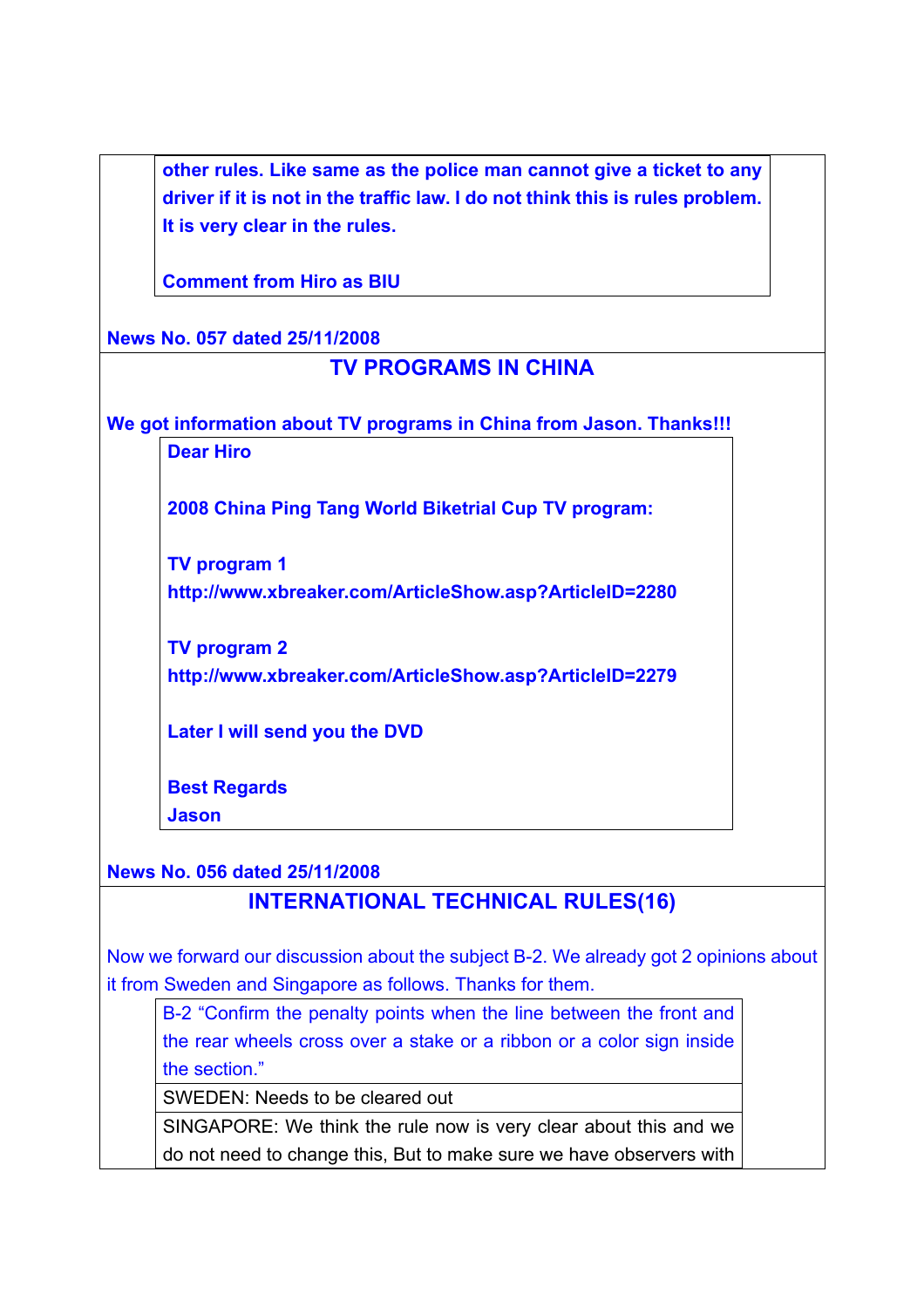good knowledge and better if they have experience.

The main reason we put this matter here is the next. During 2008 WBC Spanish round, one rider got 5 points at the section No. 4, when the bike (the line between the front and the rear axles) crossed over the ribbon (section tape). (Refer to following figure 1 & 2.



- section area. Not outside. (2) The front axle of the bike passed the stake (A) and the ribbon (B) before going
- down and crossed over them. The front axle did not crossed over the stake (A) or the ribbon (B) directly.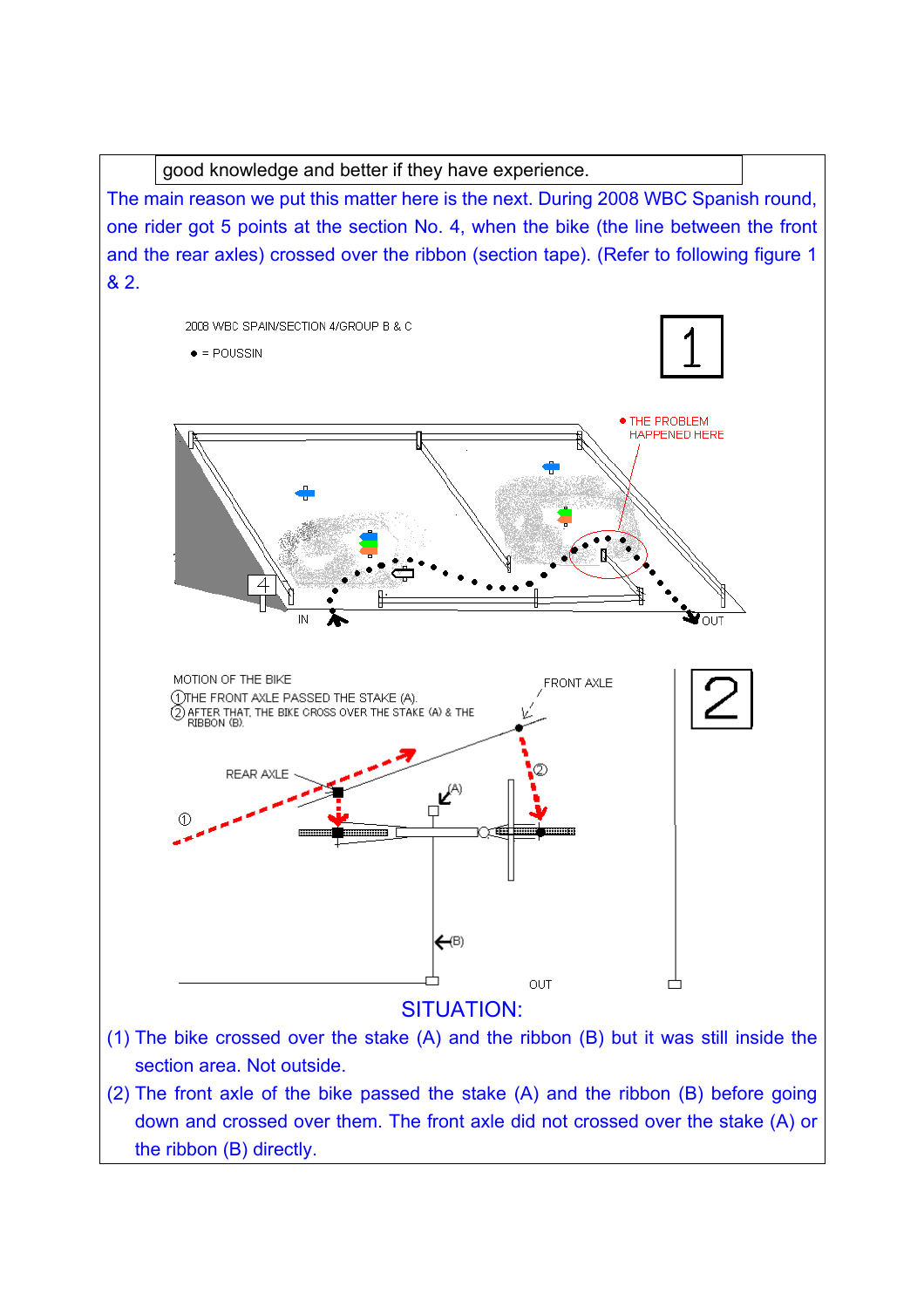- (3) It often happens that the bike going down to the right side of it in the slope like this. But the rider has chance to return back to the right point to pass the stake (A) and the ribbon (B) for the rear axle.
- (4) The observer in the section explained to the rider that the ribbon is a wall and the bike cannot cross over it.

We would like to ask to BUE about which rule from ITR was used to judge for this case. Or was it just misjudge? We need to confirm it first.

News No. 055 dated 24/11/2008

## **A COMMENT FROM CHINA**

We received a comment from Jason (Biketrial China).

Dear Hiro

It's bad news that Bandai don't host WBC in 2009. I will ask Ping Tang to arrange the date.

Best Regards Jason

News No. 054 dated 24/11/2008

#### **NEWS FROM CHINA**

Below is news about an event from Biketrial China. As we see the web page, all participants had a very good time together. Also it is very nice to know that now they have a young boy in Poussin age.

On 22 Nov., Shanghai 4th Biketrial Competition was hold in city park by Faithbike, riders competed in 5 sections of 2 laps, Alex(Canada) win the champion, 9 years old rider Chen Yang also ride in a section, Xbreaker provided special sponshorship to the event. Details as below:

http://www.xbreaker.com/ArticleShow.asp?ArticleID=2277

Best Regards

Jason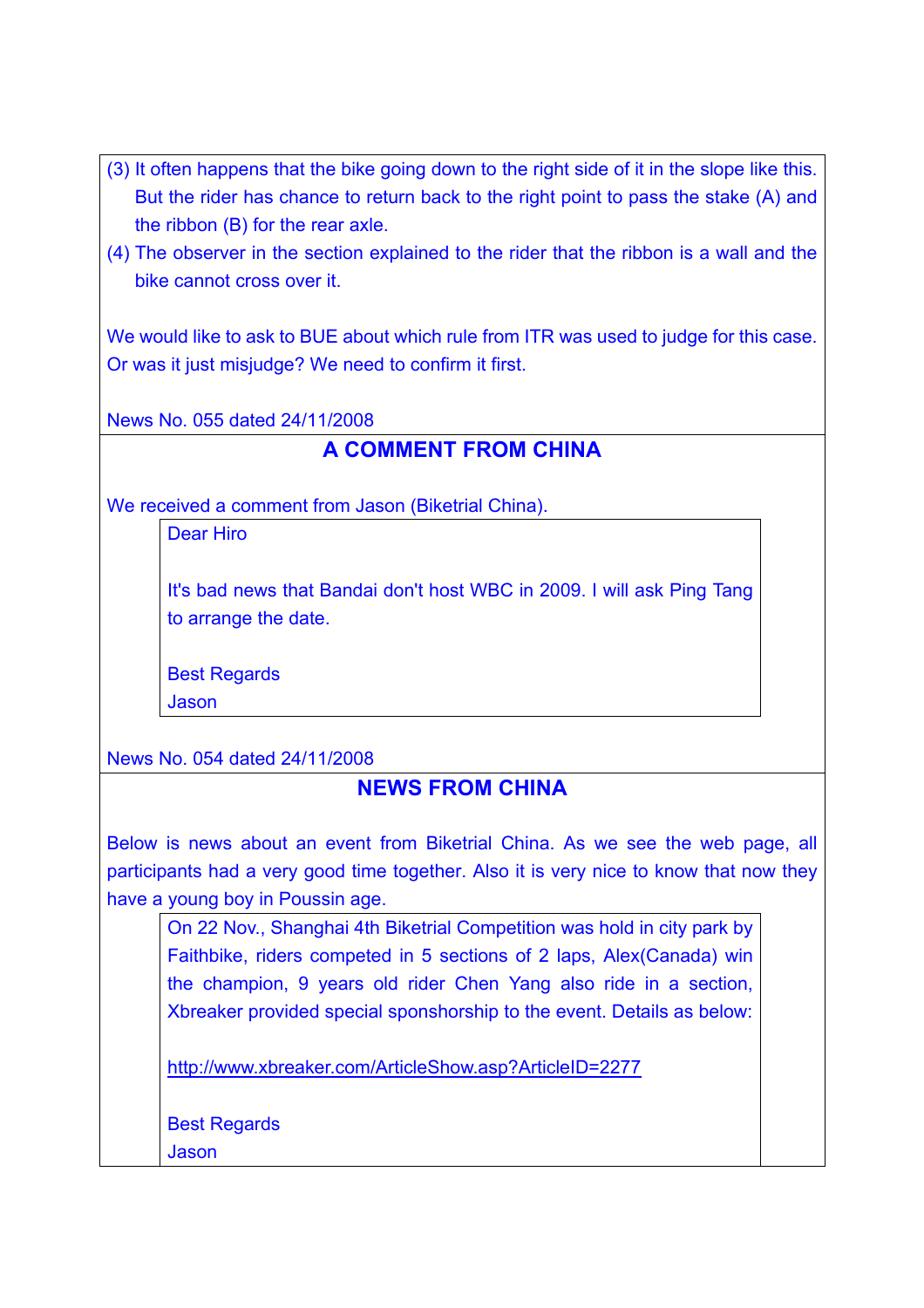News No. 053 dated 23/11/2008

## **MESSAGE FROM GERMANY**

Thanks a lot from Hiro to Biketrial Germany.

Dear Mr. Hirano,

I and the BikeTrial group from Germany congratulate to the choice of the BIU president. I am reliably that in the future BikeTrial strong sport in the world will be. I wish very much luck and energy for the work. I will continue to support it after my possibilities.

Frank Krumbiegel President of the BikeTrial Union in Germany Vieze president of the International BikeTrial Union

News No. 052 dated 23/11/2008

### **ANSWER FROM BANDAI CITY**

Just now (17:50 on 21/November), we got information from BJU about the determination of Bandai City for 2009 WBC Japan round. It is very pity but they finally decided to not host the event in 2009. BJU and Hoshino resort will continue the project of WBC in Bandai city for the future, but now we are very sure that it will be the only one round in China in 2009. This event will be very important for us and we hope any help form all of you for the event. BIU will ask Jason to decide the date soon.

#### BIU 2009 World Biketrial Championship

| Round | Country (venue)                     | <b>Date</b>       |
|-------|-------------------------------------|-------------------|
|       | China (Ping Tang National Geo-park) | Yet to be decided |

News No. 051 dated 22/11/2008

# **ANSWER FROM BJU**

We received below mail from BJU.

Dear Jan Havelka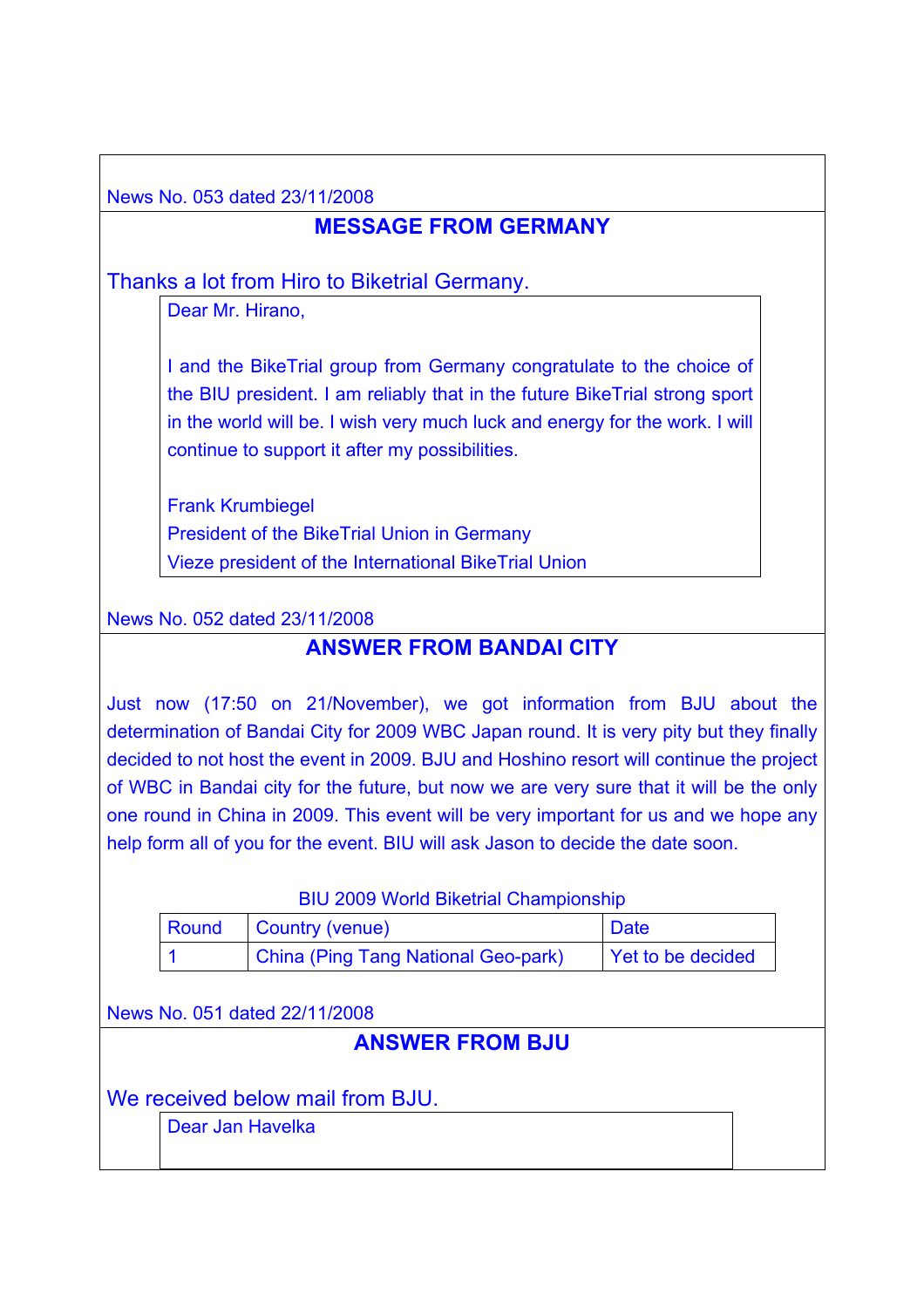Thank you for the message to Itadori. We send your message for Itadori. When they read your message, they will be happy. Thank you very much for consideration.

Best regards. Biketrial Japan Union

News No. 050 dated 22/11/2008

# **CONGRATULATORY WORDS FROM BJU**

We received below mail from BJU.

Dear Mr. Hirano

Congratulations!! We are very glad of your BIU President reelection. Everyone in the world knows you have contributed for the Biketrial. We thank for you all of your work. When you need our help, we will give all our support to you.

Best regards, Biketrial Japan Union

News No. 049 dated 22/11/2008

# **STILL NO ANSWER**

We sent our mail to Jean-Michel (Belgium) to ask about his opinion on 18th and 20th (twice) about the matter judged as "5 points by crossing over a section tape (ribbon) with a dab" during the European championship in Belgium this year that according to the report of Brian. We knew that it was not misjudged by the observers. It is in the Belgium national rules. We want to confirm about from which part of our ITR was translated for that. If they added it by themselves, they should take it out from their rules. Instead of that, BIU will not accept hosting any international competitions in the country.

News No. 048 dated 21/11/2008

# **2009 WBC**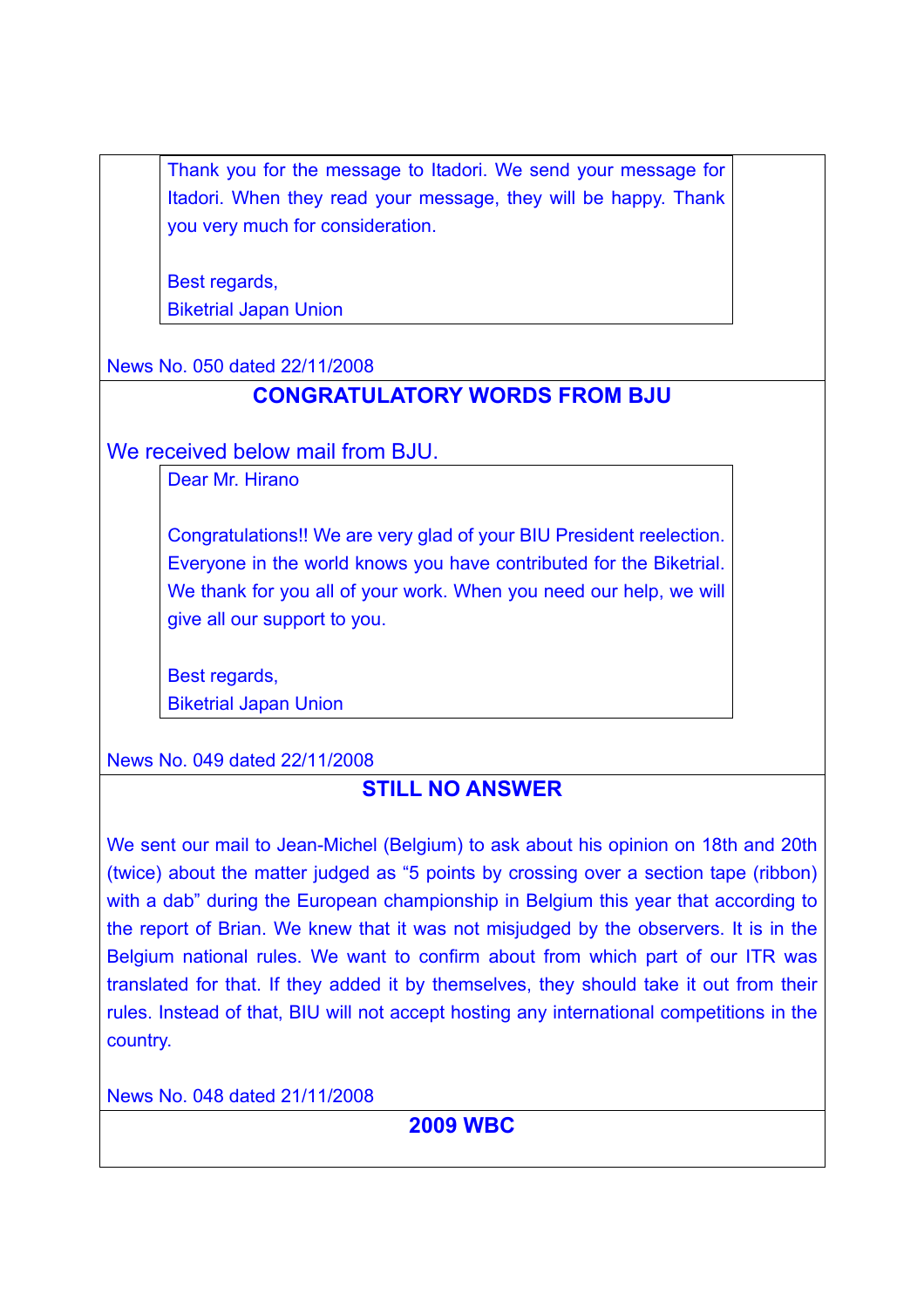We are still waiting for the final answer from Bandai city about 2009 WBC. Mr. Mishima (BJU secretary) is contacting to them and he will send us his report about it soon. In case they will host it. We have to set the date as soon as possible and the China round will be a week before Japan round.

News No. 047 dated 20/11/2008

#### **MASSAGE FROM CZECH**

Mr. Havelka sent us his massage for Itadori. Thanks a lot for your thought! BJU will pass it to Itadori.

Dear friends,

with big sorrow at heart am with learned, that won't you organizer World biketrial Chapionship. Town Seki and Itadori was very good host of many year's standing nation informed sport biketrial. In Itadorii Czech guests under you years tie up order personal friendship, which is will guide also in survival. Perhaps with into of your exquisite nature and among friends again hereafter visit.

Thank with greeting

JUDr. Jan Havelka chairman of the Czech national Biketrial committee havelka.brno@volny.cz

News No. 046 dated 20/11/2008

**PORTUGAL**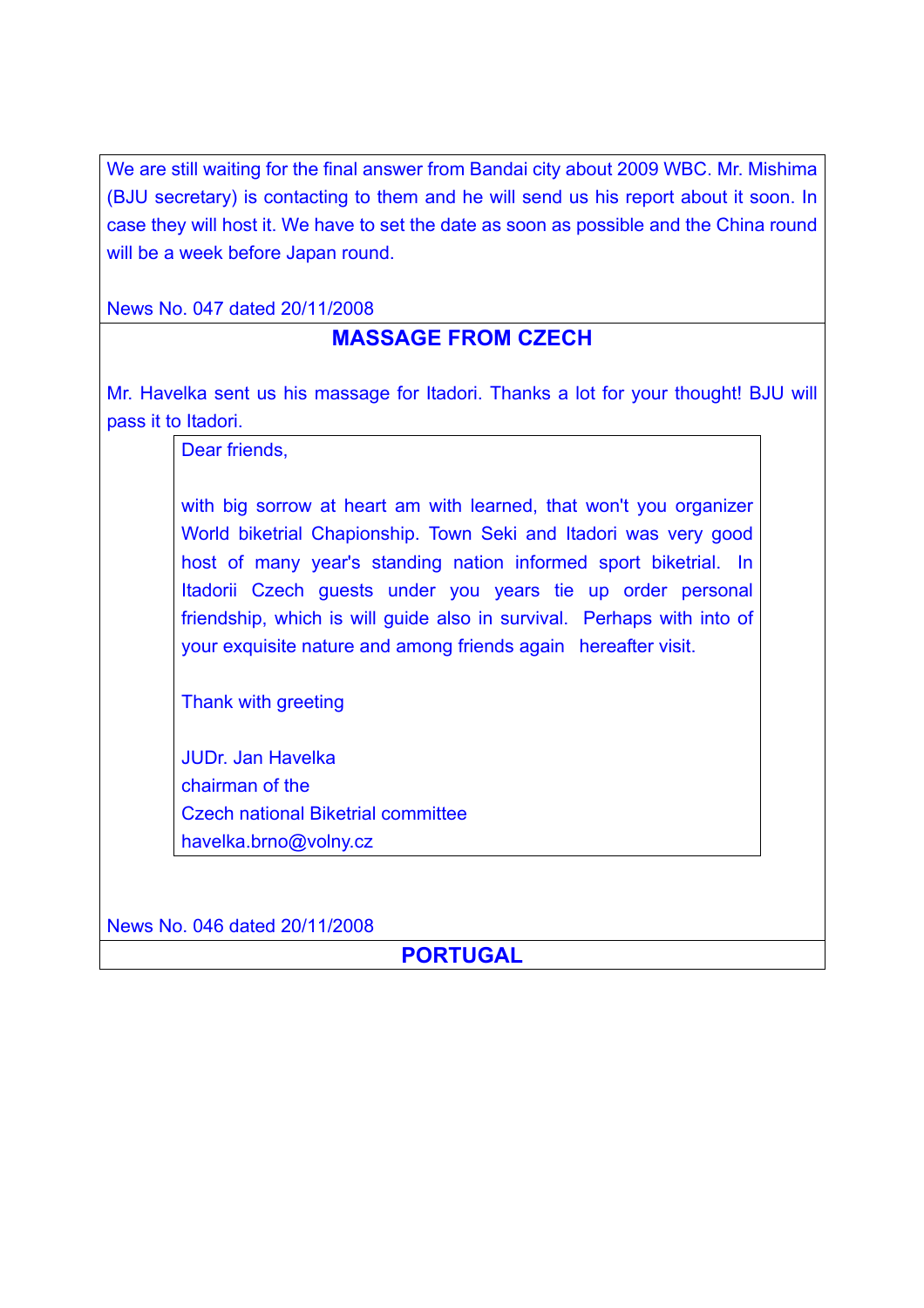

We got a photo of new delegate of Portugal Jorge Ferreira through Marius (BUE). We are happy to have a new delegate in Portugal after Vitor Sa. We hope this person will try to communicate with us more. Because We asked Jorge to send his face photo nearly 2 weeks ago but still no answer from him. We got this face photo finally from Marius. (thanks for your help Marius) This made us worried about the promotion of our sport in Portugal for the future. In this year, we got entry from Portugal for the WBC Spanish round. But we could not accept the entry for it was already closed. We know that was a problem of communication and our information about WBC was did not reach to the riders. We do not want same thing happen to Biketrial Portugal again next year. We hope they will change. Below is a mail from Jorge to Marius. We will put it because it must be a report of Biketrial Portugal. It was included in the mail from **Marius** 

Ola Marius pedona solo reponder aora pêro e tenido alguno trabajo aqui en la tienda e no pedido responder a las questiones que me disseram Te ago un breve teste de lo que fui el ano de Bike trial 2008 en Portugal

Numero de atletas – 35 inscritos Numero de carreras de Bike Trial – 5 5 Categorias **Elites** Senior **Cadete** Iniciado Open - Livres de idade e 1+ ano de Bike Trial Numero de carreras Indoor – 3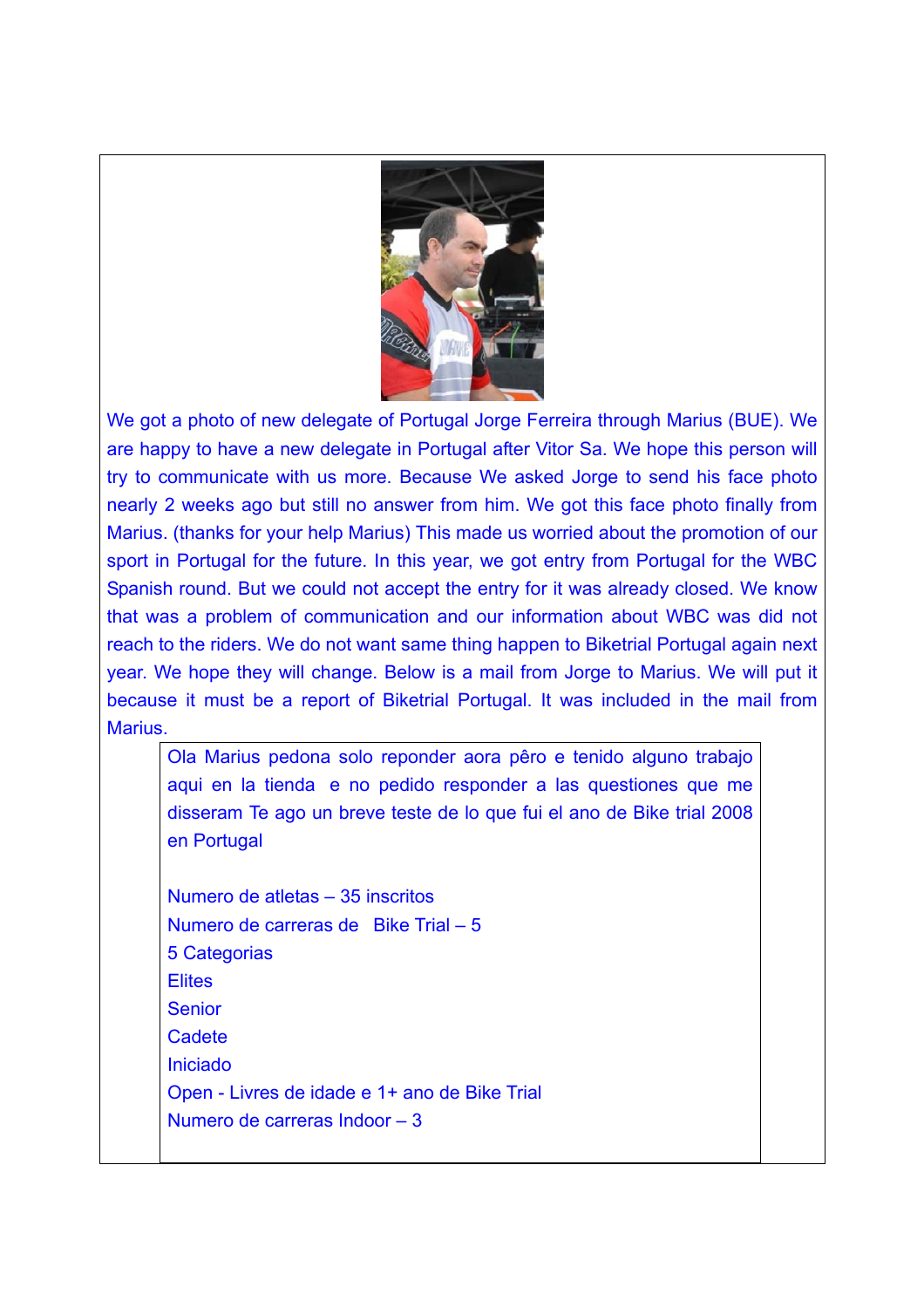http://it.youtube.com/watch?v=QBZ7Kh\_fRWs http://it.youtube.com/watch?v=uU4J6z90TMw&feature=related http://www.cptrial.pt.vu/

nuestra pagina del Clube brevemente será una nueva outro de existos de trial a cido el park de trial de braga donde esimos una carrera e todo Bueno outra pergunta es que regras seram alteradas para 2009? E se já teneis calendário de carreras de Camp. De Espanha e Mundial

Gracias un saluto.

News No. 045 dated 20/11/2008

# **CHANGE OF DATE**

Below is the information from EBU. The date of European Championship was changed to 30-31/May.

Dear Delegates and BikeTrial Friends,

I would like to inform you about a change in date of the European BikeTrial Championship 2009, Spain. New date for this event is: 30th and 31st of May, 2009. We are looking forward to meeting you in Spain next year.

Sincerely yours, Anna Šmehlíková Assistant to the President E.B.U.

News No. 044 dated 20/11/2008

## **NEW DVD WAS RELEASED**

New DVD (double disc) of 2008 WBC R-2 was released from biketrial-spain.com. please check the below information.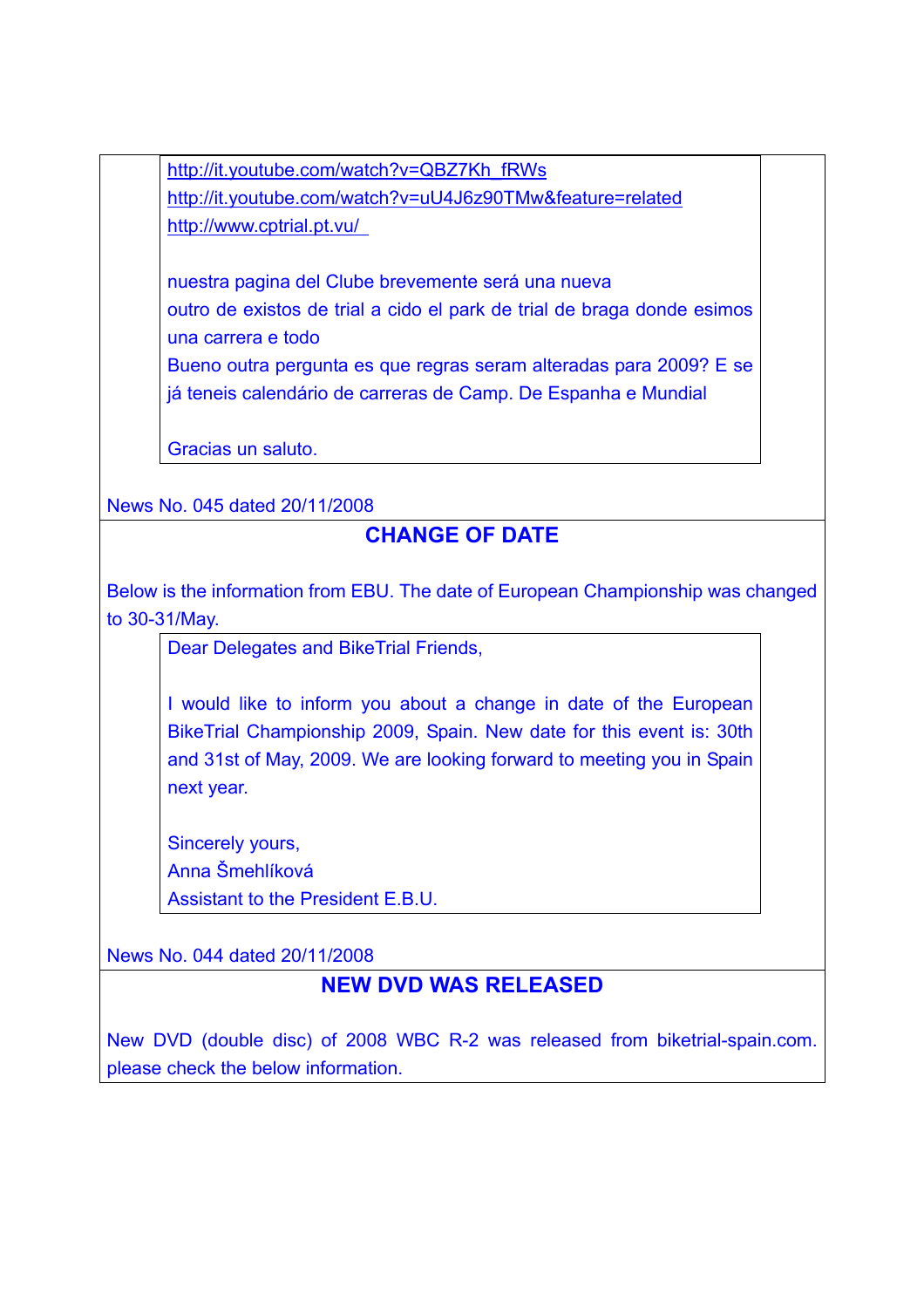

Like every year, biketrial-spain.com is offering you a DVD about the World Championship. This time, this new DVD is reflecting all happened in the second round of 2008 World Championship, held in La Tour de Scay (France). It is an special DVD because is the second time we are offering a double disc DVD, one for saturday cathegories and other for sunday cathegories, and other important motive. It is the first time that the postedition of the DVD has been made by a professional, Xavi Martinez, who is dedicated to the Television professional audiovisual postproduction. In this way, the videos and the rest of these DVDs are better than previous DVD. The recording of the race was made by two cameramen, so we have included more different riders. We hope this new product will be glad for you. Don't forget Christmas time is closed and this DVD could be a nice and cheap present for Biketrial fans. To get this DVD, you can go to ONLINE SHOP o clicking directly on this link.

Enric Gibert Castroverde www.biketrial-spain.com enric@biketrial.es +34 609 446 068

News No. 043 dated 20/11/2008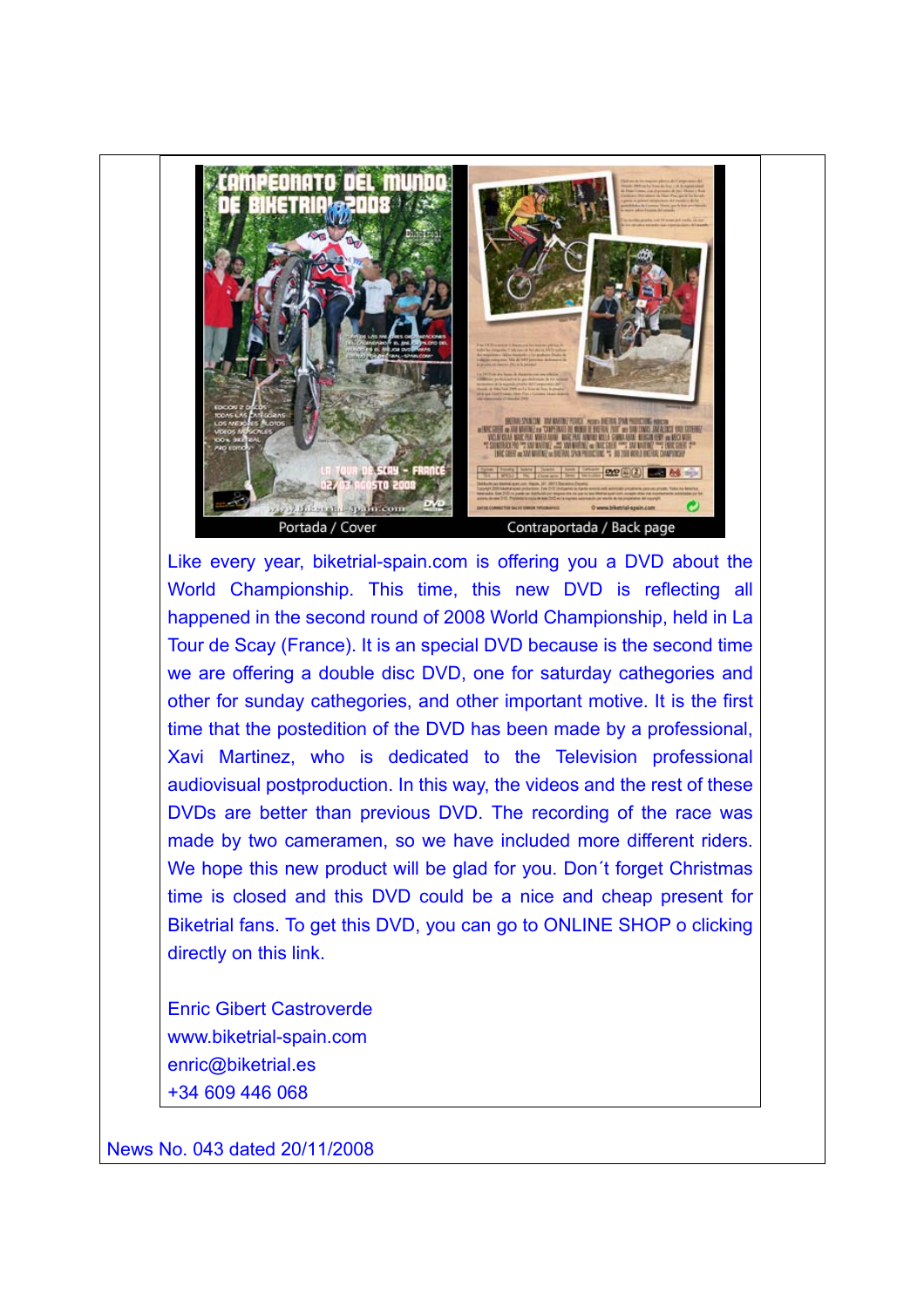### **THANKS FROM HIRO**

A comment from Hiro. And some mails we got this time.

First of all, I would like to write my very special thanks to the people who are supporting me all the time. It is my pleasure to work for our sport and promote it, and help people who work with us. I will try my very best for the next 2 years. Thanks a lot!!!

Hiroshi Hirano

Mr. Marius Molla General Secretary BIU

We accept, once again, that Mr. Hiroshi Hirano takes the position of the President to the BikeTrial International Union for the next period of 2 years. I thank him for all his time and effort that he has put into the administration of our Sport and look forward to his excellent service for the next 2 years. I am grateful for the BIU News information that he forwards frequently to the Delegates and Presidium members, and would remind all Delegates to keep Mr. Hirano informed of National news items.

Brian Matthews. (Treas. BIU), UK Delegate to the EBU. Note: Marius, can you forward this to Hiroshi.

Brian.

First comment. Congratulations, Hiro.

**Thanks** 

Màrius Mollà

Congratulations Hiro. I am so pleased that the care of the BIU is to be left in your hands.

Barbara

Dear Hiroshi,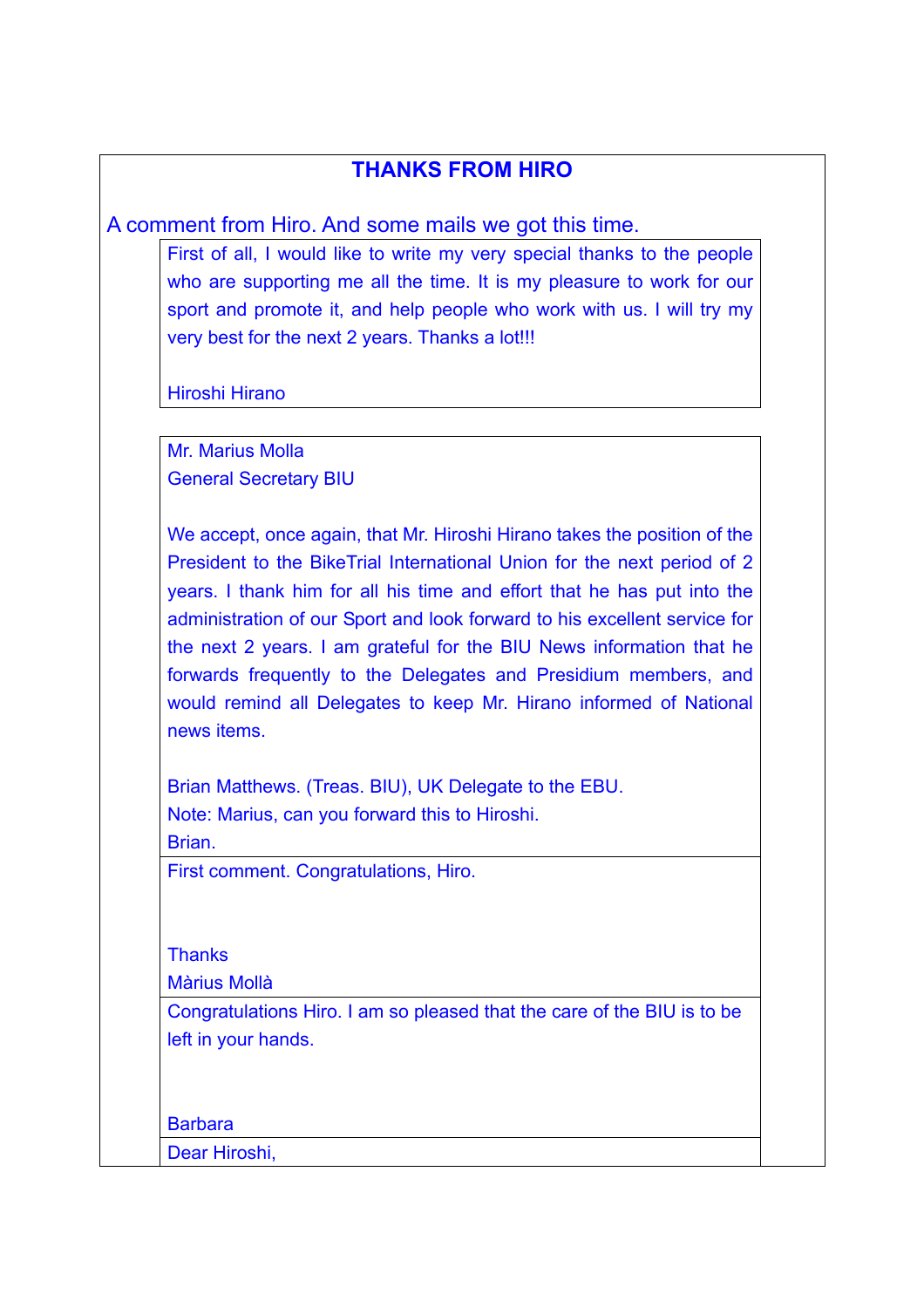be pleased with, that will you continue in lead BIU also in next years like president. I was revere with you work in years last on behalf of BIU. I wish lot success in yours work.

S greeting JUDr. Jan Havelka chairman of the Czech national Biketrial committee havelka.brno@volny.cz

First, congratulation for the re-election as a president of BIU. It's a very good point for our sport as you are the only who can manage all the work that must be done. Anyway with all the work you did in the past no one else could take this place.

Friendly,

**Thierry** 

News No. 042 dated 20/11/2008

# **ITALIAN DELEGATE OF EBU**

We got an information from EBU about Federico also became the delegate of EBU.

Dear Delegates and Biketrial Friends,

Let us inform you about a change in representation in Italian BikeTrial. We would like to express many thanks to Mr. Mauro Moioli in his very good work for BikeTrial and support for Italian riders. Last week Mr. Moioli handed over his position to the designated Mr. Federico Tarchi. We wish Mr. Tarchi good speed and next growth in BikeTrial in Italy, where, after a long time, will be the international BikeTrial event next year.

Sincerely yours, Anna Šmehlíková on behalf of the E.B.U. Committee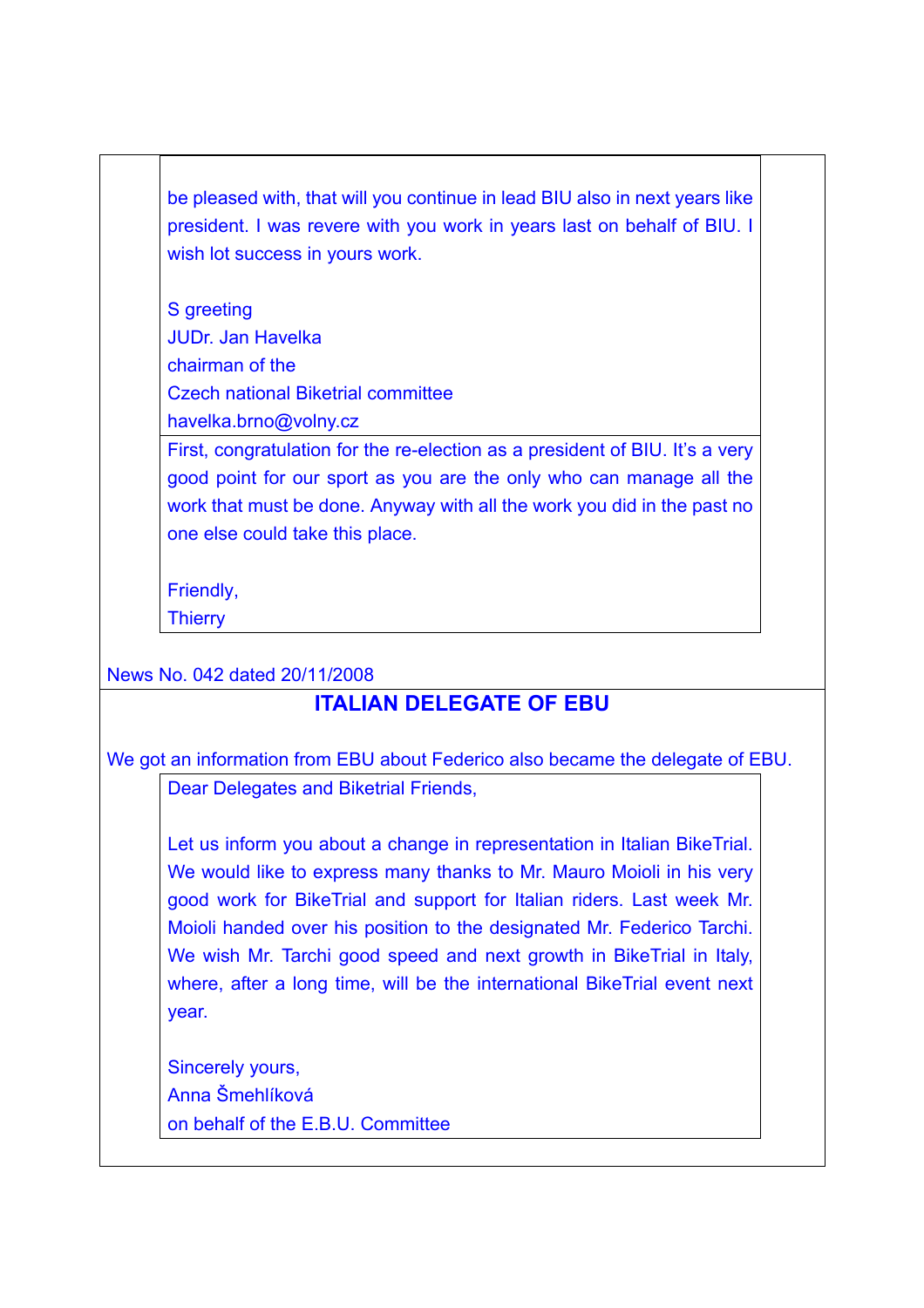News No. 041 dated 20/11/2008

#### **RELEASE FROM GENERAL SECRETARY**

The list of candidacy for BIU president was closed on 15/November as it was publicated in the BIU news dated on 10/October. And here is the release from our general secretary Marius Molla. Thanks for his work as our general secretary.

Dear all

The period to receive candidacies is closed and just the candidacy of Mr. Hiroshi Hirano had been received (see his letter below). Slovakia, China and Spain had already shown his support to this candidate. As there is just one candidate, voting is not necessary, but any comment will be welcome.

Best regards. Màrus Mollà i.a. General Secretary marius.molla@feedbackground.com + 34 619 76 28 70

To: Our general secretary Mr. Marius Molla,

I, Hiroshi Hirano will stand for the BIU president.

The deals are as follows:

(1) I have been doing promotion for our sport in many countries in the world but it is still on the way half to get the goal. I mean we have EBU in Europe and BAU in Asia, but we still do not have the preside organizations in the north and south America. In the north, Canada is a key country and Mr. Mike Baia is doing very good promotion for our sport. In the south, Colombia is a key country and Mr. Javier Zapata is doing very good promotion for our sport. I will assist them to set up the preside organizations in each area and help them to host international events there in the near future. I am sure it will be a chance to give strong motivation to their riders and it will be a great chance to promote our sport in those areas.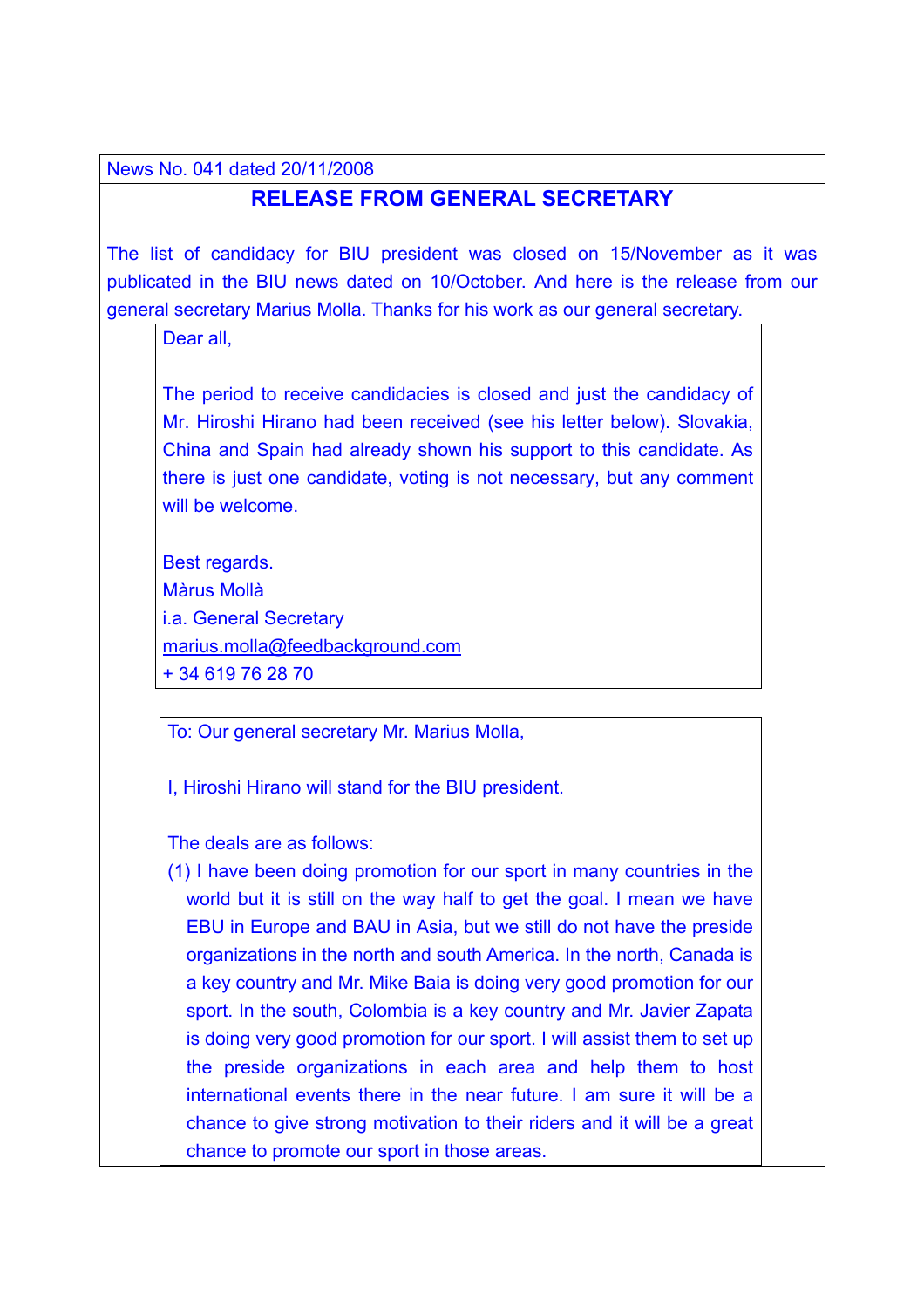- (2) Since 1992, I have been trying to make the real WBC with the world wide scale. For this, I have been trying to make it in the new countries in the new areas. My first try was Japan in 1992 (with BJU). Then in the USA in 1997 (with JP Sickler). Then Singapore in 2006 (with Ram). And China will be the next year in 2008 (with Jason). My next goal is Canada in 2010 or the later. And in the south America in the future, then mid east and Africa the later. I already organized WBC for 16 times in Japan with my very best. And as I have the most experience working for WBC, I think I can help many countries in many ways.
- (3) We should get support from more industries. That is something we missed much trying till today. But I think we have enough experience and we should also try some different approach to them. The plan 1 is invite more sports brands to the WBC and will give them an opportunity to have booth tents in WBC. I will start this from the next WBC in Japan as test case. The plan 2 is changing Constructor rules to get more interest from bike makers. BJU started new system of Constructor for BNC this year and it was a very good test for WBC.
- (4) Increase participate countries for WBC are very important for us. For this, I will try to support new countries more. In Europe, some eastern countries are still never come to WBC. And in Asia, Malaysia, Indonesia and the Philippines are still never come to WBC. When I found right person for the delegates or riders in though countries, I will try to find budget and assist them through EBU or BAU for their experience of WBC.
- (5) My policy is "fair competitions". And only the way to make it real is keep the rules. That is simple but I have seen unfair things during the events sometimes till today. Sorry for the participants. I want to improve the level of organizations even a little by little, step by step for better competitions and make most participants satisfied. I am sure that it will bring the best results for our sport.
- (6) I started survey during WBC from this year. Asked delegates and other to fill it after each event. The questions are about the map to venue, camping condition, Sections, observers and ceremony, etc. From this, I understood the needs of people and what we have to do. I want to change things better for the future event.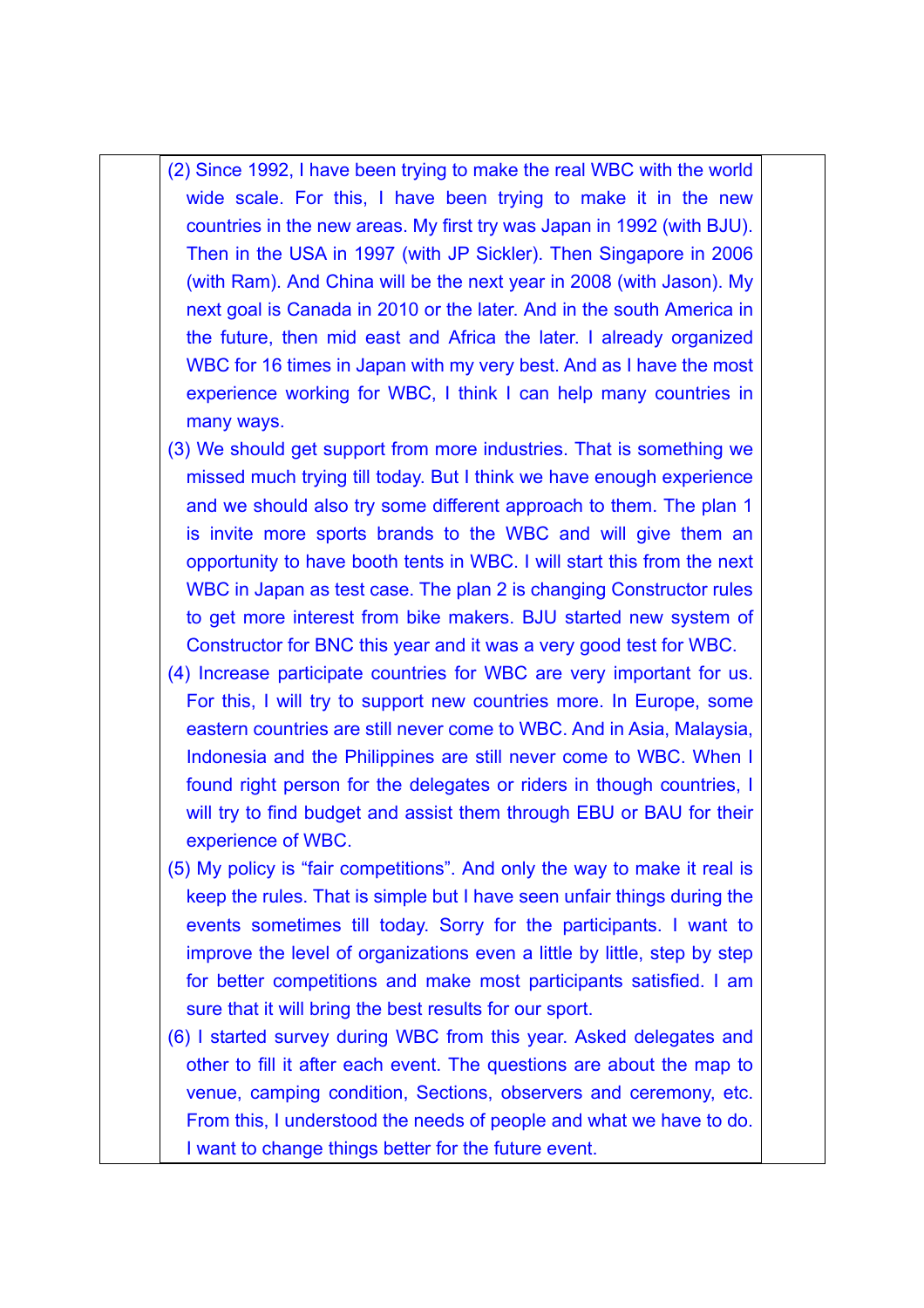- (7) I can say "communication is most important thing". Therefore I will continue to send BIU news to delegates and VIP, and you will get all information we have and you will know what is going on in the almost real time. This is also important to think many matters together and find the best way for us in case.
- (8) Up to now, I think above 7 things are very important for us. But whenever we face another matters or necessary things, I will try my very best to find the solutions to solve them.

Sincerely yours, Hiroshi Hirano

Following is mails from the countries support Mr. Hiroshi Hirano for BIU president.

| Dear Mr. Molla, |  |  |
|-----------------|--|--|
|                 |  |  |

Biketrial Slovak Republic suggests as a president of BIU Mr. Hiroshi Hirano.

Kind regards,

Anna Sidlikova

Dear Hiro

I have received the BIU news of ELECTION FOR PRESIDENT. The details of Hiroshi Hirano will stand for the BIU president is great, I will give a support and thanks a lot for your great help for Biketrial development in China.

Best Regards

Jason

Dear Hiro,

BUE (Spain) is also giving his vote to Mr. Hiroshi Hirano candidacy.

Regards,

Marius Molla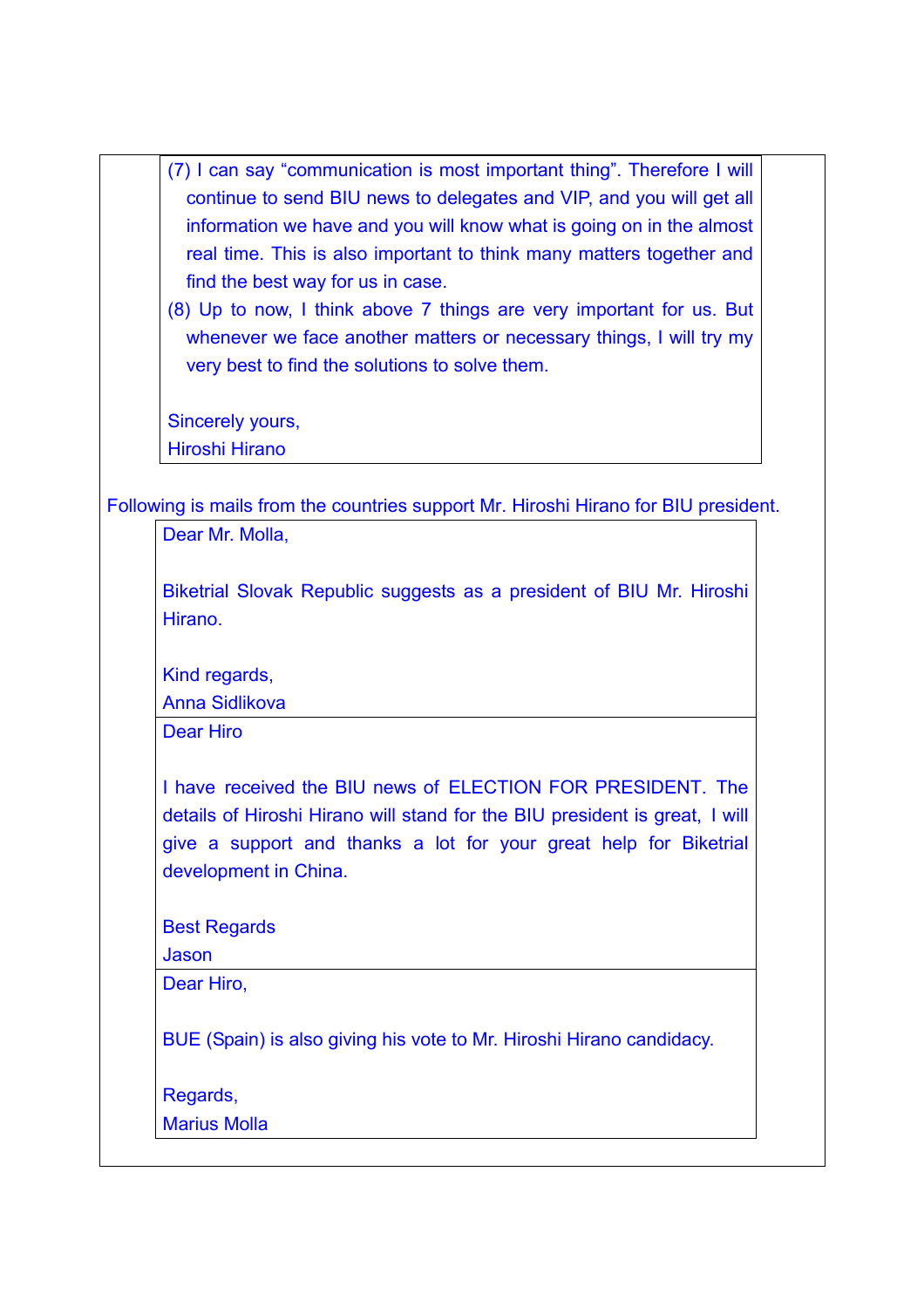News No. 040 dated 19/11/2008

# **INTERNATIONAL TECHNICAL RULES(15)**

This is the answer to the question from Walton (Biketrial Singapore). Please check following comment of Hiro.

A-2 "Raise sanctioning fee of WBC."

BSU: 1,200 Euro to 1,500 Euro is Fine, we are not so sure about x3 for the final round, any particular reason for the x 3 times?

A comment from Hiro

Sanctioning fee: it was 2,000 German Mark in 1992 and 1993. And we changed it to 1,200 USD from 1994 to 2004. In 2004 we changed it from USD to Euro. So now 1,200 Euro is the fee. But since 1993 (when I became the president of BIU) I decided to ask X3 to the organizer of the final event (Japan) to pay this. It helped the lack of our budget. So Japan has been paying X3 from 1993 to this year. This was great support for BIU but actually it was not exactly in the rules. It has been 15 years and now I want to put this in the rules for the future. And it is important to keep our budget from decreasing the number of events in recent years,

News No. 039 dated 19/11/2008

## **INTERNATIONAL TECHNICAL RULES(14)**

This time, we spot light about the proposal from Roger (in black) to the subject B-1.

B-1 "Not to allow receiving help from any body queuing in the line while the rider is checking sections for Group B and C.":

We think that the kids still should be able to get help, haven't been any mayor problems on the Saturdays. The biggest problems have been on the Sundays with riders that tries to pass the queue. Maybe we have to change the system?

Proposal : The card is handed over to the relevant staff on arrival at the section and the rider is then called acc to position in the "list" of riders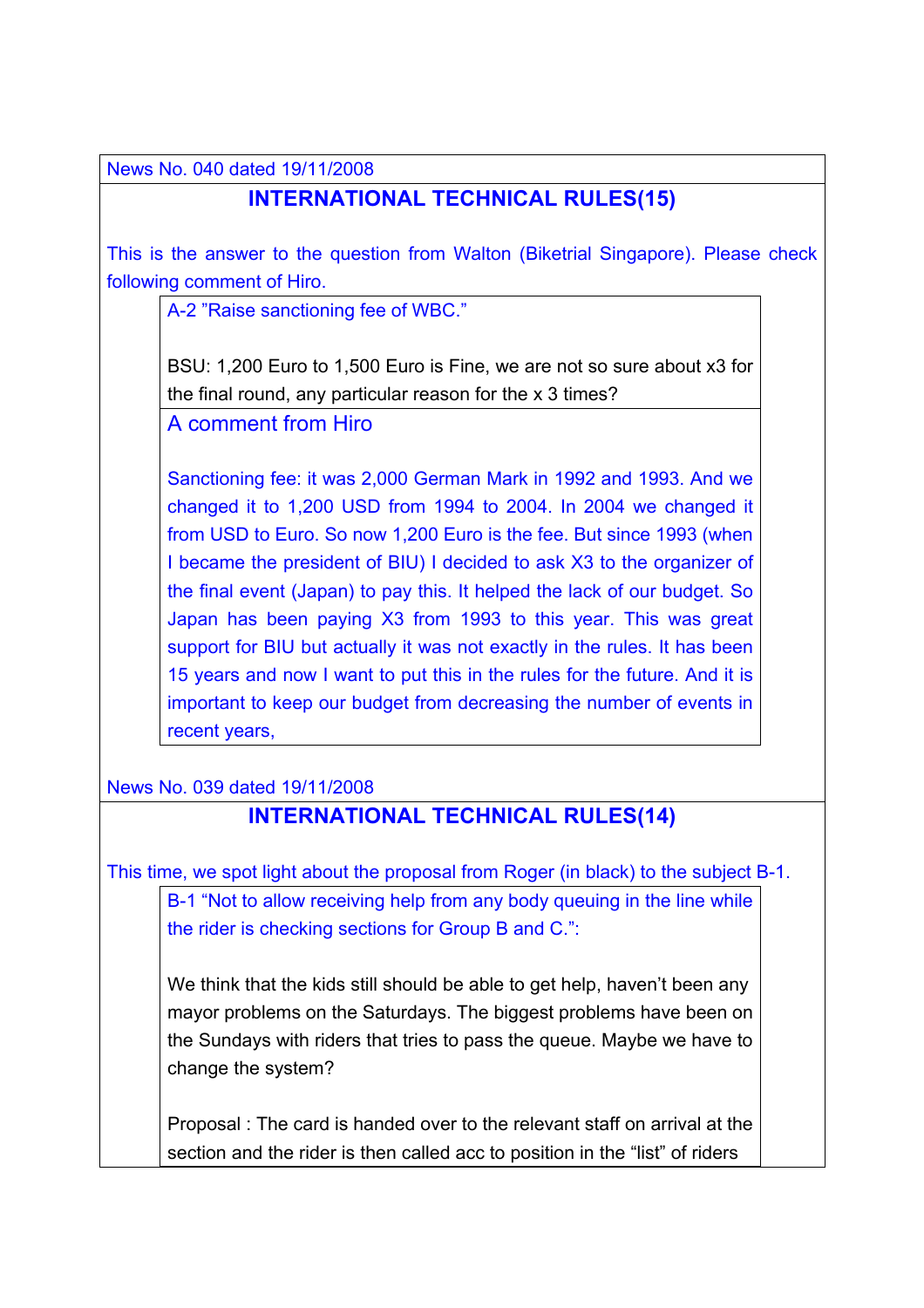waiting to compete. If the rider is hesitating he or she waits with handing over the punch until a suitable moment. This requires no physical line in front of the section

#### A COMMENT FROM HIRO

I understand this reason of this proposal. It is a kind of the sight from participants having seen and had unfair act and bad manner of other riders. Here let me explain you about a bit different opinions from different sides. Ok, you think MAY BE we need to change to avoid the rider passing the queue in the section. But before think about changing it, Let us check the actual rules we have now. At the section 1 of the WBC Spanish round this year, I saw this problem happened and it was mess. A lot of riders are in the neutral zone together and they were trying to get his turn to enter the section. The reasons of this problem were as follows.

- (1) Neutral zone was too short and too wide. It was about 2 meters wide. (the preparation of the sections by the organizer was not good. And the jury had to check the sections more carefully).
- (2) The observer did not know about he must tell to the riders to queue in parallel (Check Refer 1).
- (3) The observers did not know about the neutral zone is a zone for the only the next rider to wait his/her turn to try the section (Check Refer 2).

I gave my advice to the observer at the section 1 and it was solved. So this problem can be solved if observer knows he had to control the queue. Now let us think about the changing the rules and also the risk.

- (1) At the first, we have to change the rules of Art. 13 PENALIZATION Penalization system 31 to pass the penalization card (punch card, hereinafter card) to somebody (check Refer 3).
- (2) If riders can give the cards to someone (control) in the section when he arrived there, it means they can reserve his turn to try the section. It will make a big difference from a system of "be in the queue when he is ready to try". We must know that if we change it, it will be no more TIME KEEPING SYSTEM for riders. Because riders go around sections almost the order of start and they cannot pass the other riders. At the end, if they had time penalty by delay,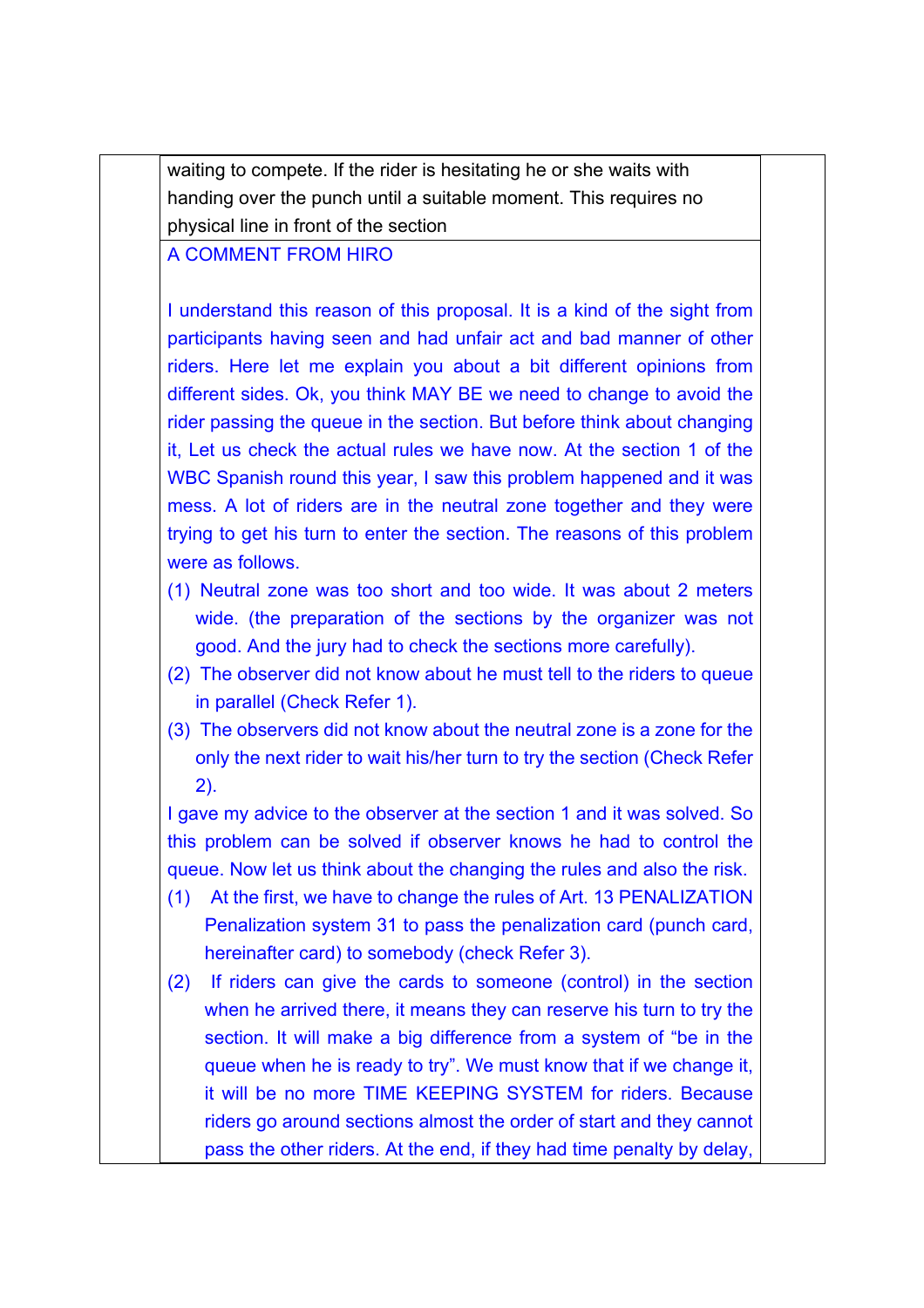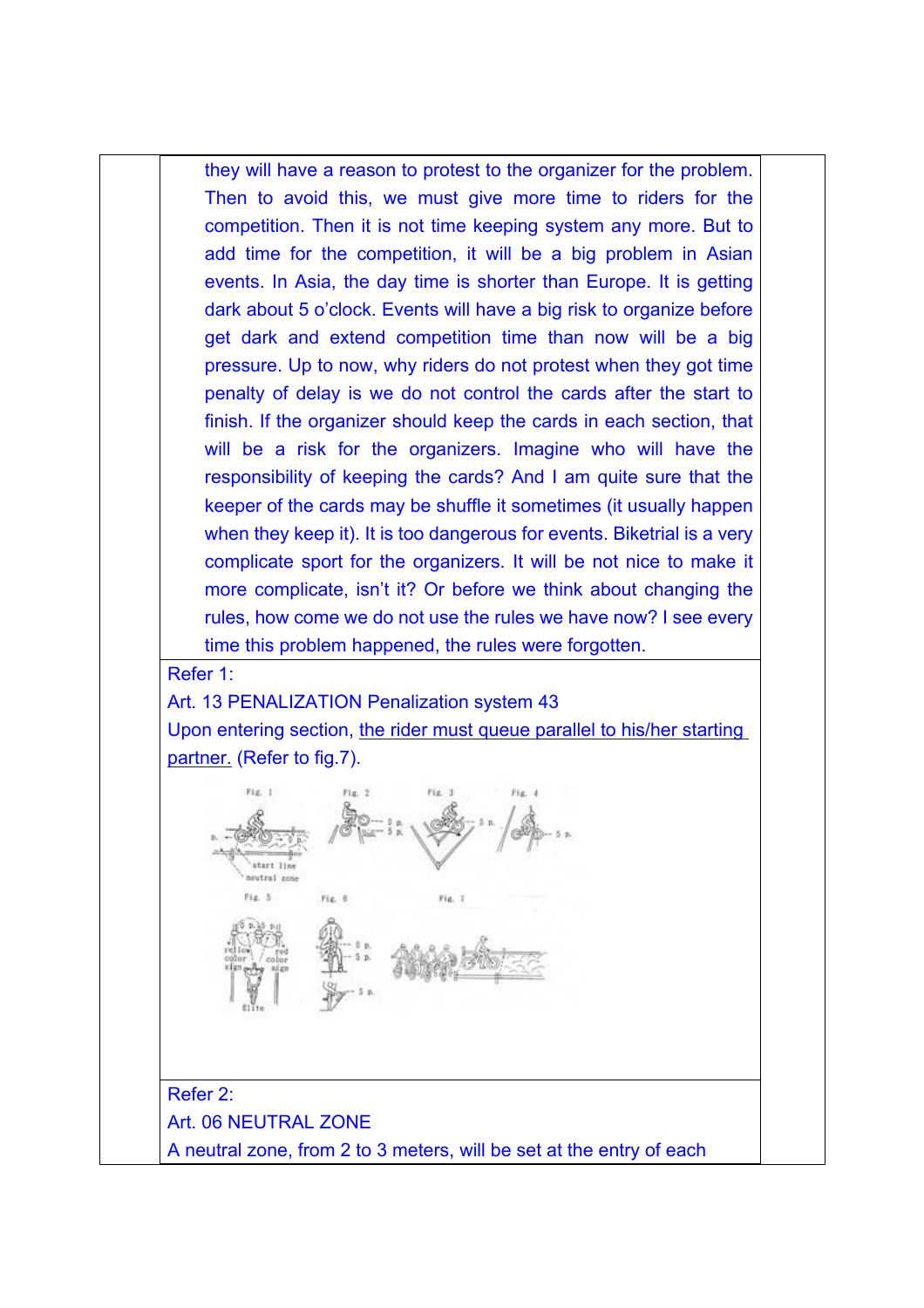section, at which the rider will wait while the preceding rider is performing the section. A line must be drawn to define the neutral zone and the entry of each section in order to indicate the beginning of the section. The rider has to start with both spindles inside the neutral zone.

Refer 3:

Art. 13 PENALIZATION Penalization system 31

The rider cannot receive any help from his relatives or friends such as (1) giving them the penalization card, (2) asking them to carry the bike by foot or car, or (3) observing section while their bike is queuing. (The riders from the blue, green, white & orange color group will be allowed to receive the above mentioned help,).

News No. 038 dated 19/11/2008

# **INTERNATIONAL TECHNICAL RULES(13)**

We got comments from Walton (Biketrial Singapore) as follows (in Black).

A-1 "Modification of Constructor rules."

BSU: We think it's a good system and we support this idea. A-2 "Raise sanctioning fee of WBC."

BSU: 1,200 Euro to 1,500 Euro is Fine, we are not so sure about x3 for the final round, any particular reason for the x 3 times?

A-3 "It will be interesting to check how many Expert or Master riders keep on WBC."

A-4 "Bad feeling concerning selections and people that incribes to the different runs of WBC and finally do not attend."

BSU: We believe this solution will help

A-6 Bad feeling concerning how difficult it becomes to find organizers for WBC. What could be changed in rules (WBC) to avoid this tendency?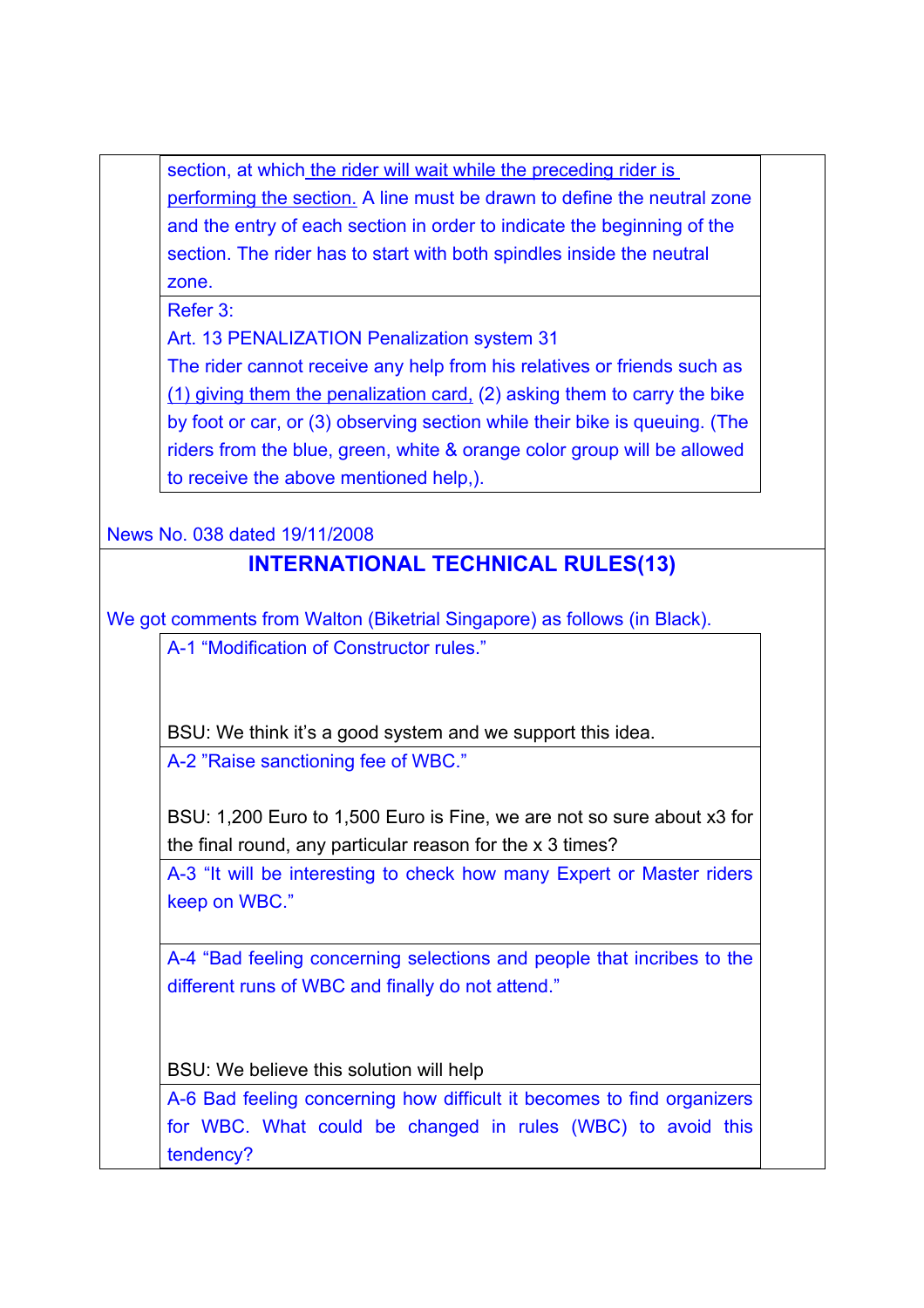BSU: We believe there could be a possibilities of conflict of interest in the organizers with other International or Regional competitions.

A-7 There is a good feeling for new categories. Three years makes a lot of differences between younger and oldest boys, but it's difficult to change it keeping the number of categories and preserving Minime to be in Junior before 15 years old…

BSU: We have no comment about the categories, we think its fine at the moment. We are open to changes and discussions.

B-1 "Not allowed to receive help from any body queuing in the line while the rider is checking sections for Group B and C."

B-2 "Confirm the penalty points when the line between front and rear wheels cross over a stake."

BSU: We think the rule now is very clear about this and we do not need to change this, But to make sure we have observers with good knowledge and better if they have experience.

B-3 "5 points penalty to move bike forward/upward while foot on the ground in the section."

BSU: This Rule will restrict younger riders in the section especially when junior and senior shares the same line. There will be sections that some junior riders may have difficulties or seem dangerous to them that they will need a point or two to get over. WIth this rule, We believe it will be diffcult to make fair sections for all riders. We believe dabbing is also a Technic of BikeTrial Sport.

B-4 "Penalization system addition in 4 point."

BSU: We think the rule now is very clear about this and we do not need to change this.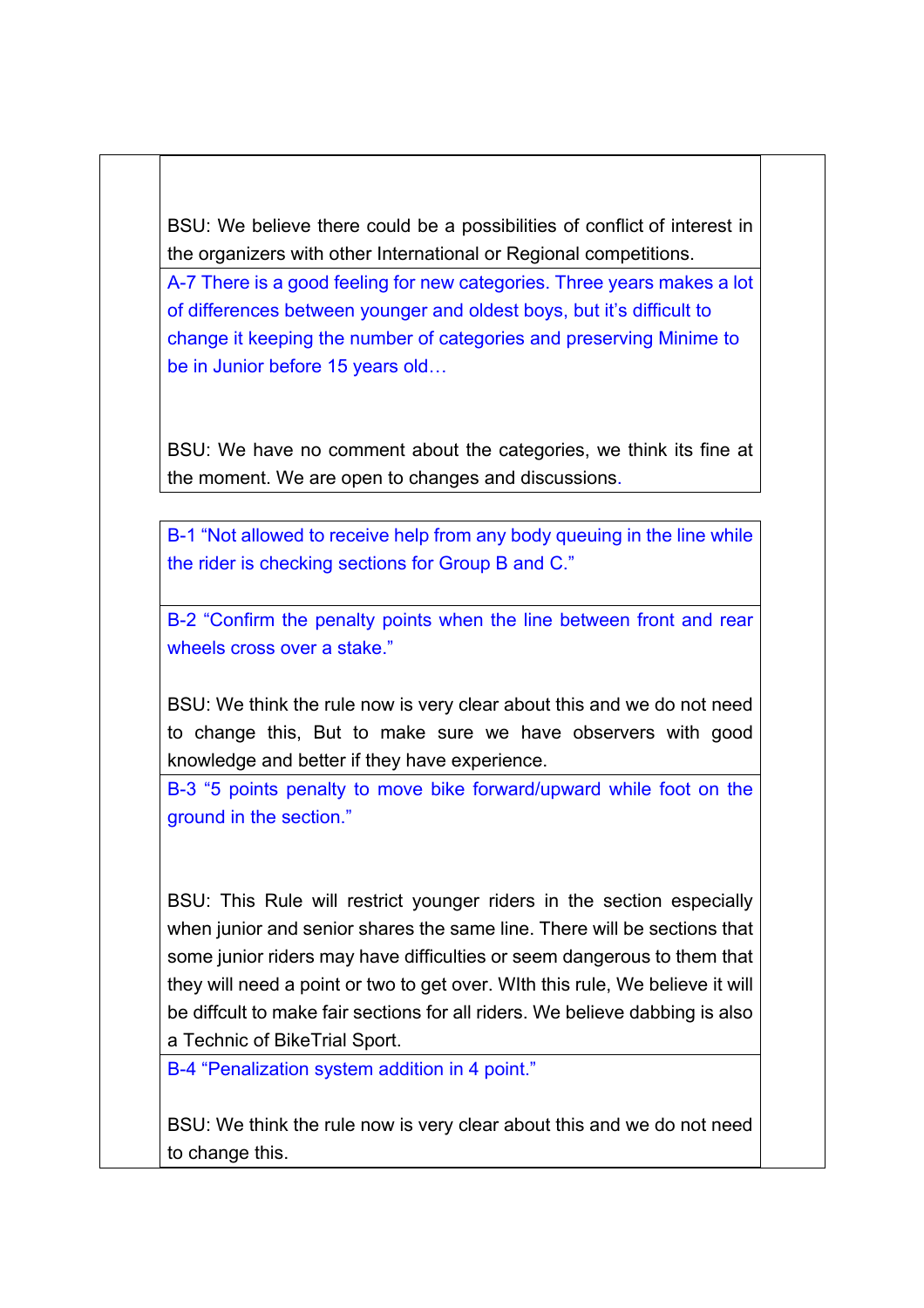News No. 037 dated 19/11/2008

# **INTERNATIONAL TECHNICAL RULES(12)**

Following is the comment from Marius (Biketrial Spain) for the news No. 034.

In order to avoid this problem, Spain is not translating the rules since 2004; we force the original BIU rules as a unique issue. When an organizer need a summary, he uses it just as a guide, but any claim is reviewed with BIU document on hand. Riders (and parents) has to understand that English is important to be a worldwide sportsman-sportswoman. In Spain ALL the students are obliged to learn English after many years. I do not accept excuses from anybody.

Regards. **Màrius** 

News No. 036 dated 18/11/2008

### **INTERNATIONAL TECHNICAL RULES(11)**

We got comments and a proposal from Roger (Biketrial Sweden) as follows (in Black).

A-1 "Modification of Constructor rules."

This can maybe work

A-2 "Raise sanctioning fee of WBC."

If this is the fee if the organizer fails to organize the event, then it's okay to raise it. If it's the fee for organizing it's not okay to raise it.

A-3 "It will be interesting to check how many Expert or Master riders keep on WBC."

It's interesting to see how many riders we have overall. My personal feeling is that we have lost a lot of riders both national and international the last years.

A-4 "Bad feeling concerning selections and people that incribes to the different runs of WBC and finally do not attend."